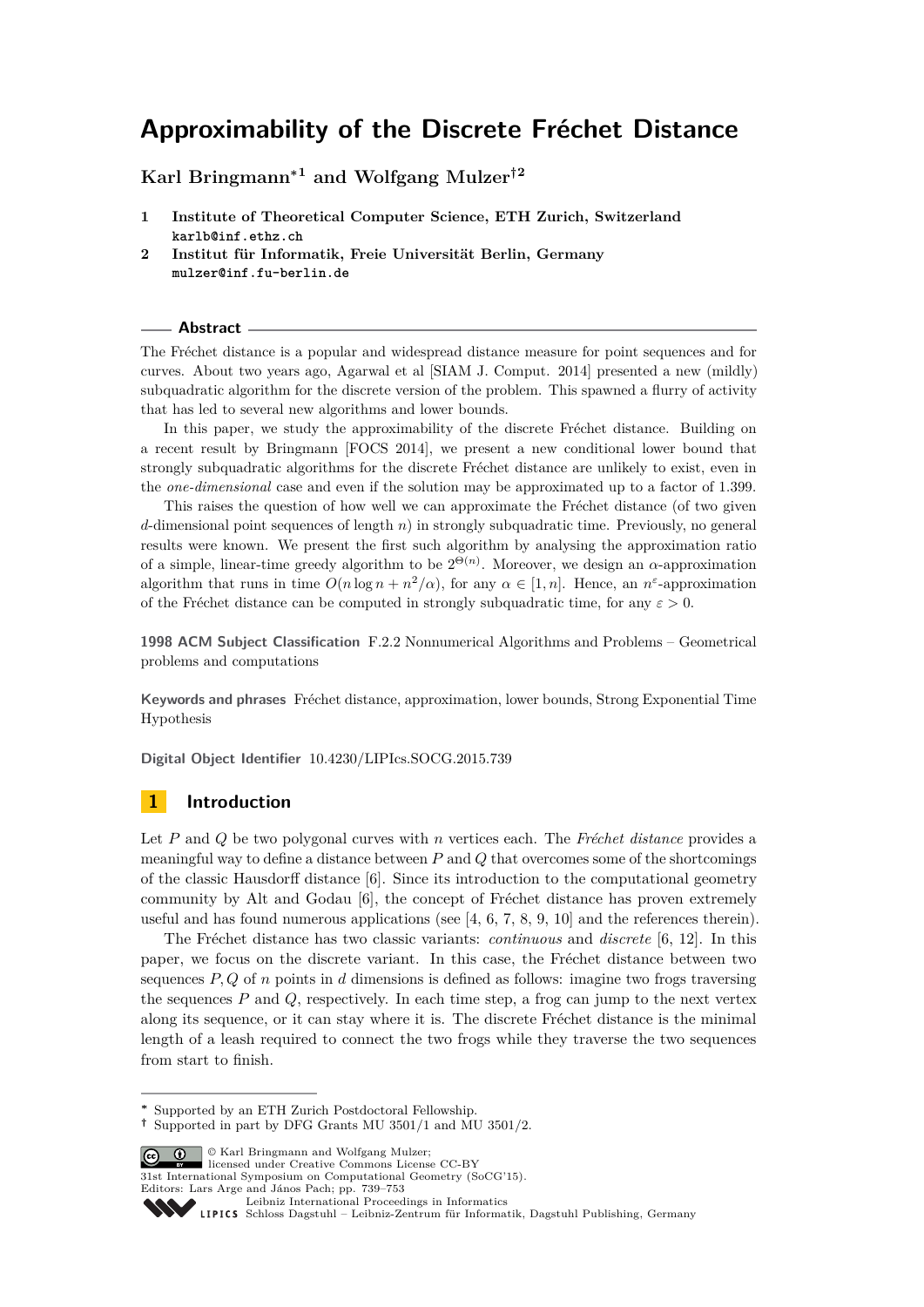The original algorithm for the continuous Fréchet distance by Alt and Godau has running time  $O(n^2 \log n)$  [\[6\]](#page-13-0); while the algorithm for the discrete Fréchet distance by Eiter and Mannila needs time  $O(n^2)$  [\[12\]](#page-14-3). These algorithms have remained the state of the art until very recently: in 2013, Agarwal et al [\[4\]](#page-13-1) presented a slightly subquadratic algorithm for the discrete Fréchet distance. Building on their work, Buchin et al [\[9\]](#page-14-1) managed to find a slightly improved algorithm for the continuous Fréchet distance a year later. At the time, Buchin et al thought that their result provides evidence that computing the Fréchet distance may not be 3SUM-hard [\[13\]](#page-14-5), as had previously been conjectured by Alt [\[5\]](#page-13-3). Even though a recent result by Grønlund and Pettie [\[15\]](#page-14-6), showing that 3SUM has subquadratic decision trees, casts new doubt on the connection between 3SUM and the Fréchet distance, the conclusions of Buchin et al motivated Bringmann [\[7\]](#page-13-2) to look for other explanations for the apparent difficulty of the Fréchet distance.

He found a possible explanation in the *Strong Exponential Time Hypothesis* (SETH) [\[16,](#page-14-7) [17\]](#page-14-8), which roughly speaking asserts that satisfiability cannot be decided in time<sup>[1](#page-1-0)</sup>  $O^*(2-\varepsilon)^n$ for any  $\varepsilon > 0$  (see Section [2](#page-2-0) for details). Since exhaustive search takes time  $O^*(2^n)$  and since the fastest known algorithms are only slightly faster than that, SETH is a reasonable assumption that formalizes an algorithmic barrier. It has been shown that SETH can be used to prove conditional lower bounds even for polynomial time problems [\[1,](#page-13-4) [2,](#page-13-5) [18,](#page-14-9) [20\]](#page-14-10). In this line of research, Bringmann [\[7\]](#page-13-2) showed, among other things, that there are no strongly subquadratic algorithms for the Fréchet distance unless SETH fails. Here, *strongly subquadratic* means any running time of the form  $O(n^{2-\epsilon})$ , for constant  $\epsilon > 0$ . Bringmann's lower bound works for two-dimensional curves and both classic variants of the Fréchet distance. Thus, it is unlikely that the algorithms by Agarwal et al and Buchin et al can be improved significantly, unless a major algorithmic breakthrough occurs.

## **1.1 Our Contributions**

In this extended abstract we focus on the discrete Fréchet distance. In Section [6,](#page-13-6) we will discuss how far our results carry over to the continuous version. Our main results are as follows.

**Conditional Lower Bound.** We strengthen the result of Bringmann [\[7\]](#page-13-2) by showing that even in the one-dimensional case computing the Fréchet distance remains hard. More precisely, we show that any 1.399-approximation algorithm in strongly subquadratic time for the one-dimensional discrete Fréchet distance violates the Strong Exponential Time Hypothesis. Previously, Bringmann [\[7\]](#page-13-2) had shown that no strongly subquadratic algorithm approximates the two-dimensional Fréchet distance by a factor of 1*.*001, unless SETH fails.

One can embed any one-dimensional sequence into the two-dimensional plane by fixing some  $\varepsilon > 0$  and by setting the *y*-coordinate of the *i*-th point of the sequence to  $i \cdot \varepsilon$ . For sufficiently small  $\varepsilon$ , this embedding roughly preserves the Fréchet distance. Thus, unless SETH fails, there is also no strongly subquadratic 1*.*399-approximation for the discrete Fréchet distance on (1) two-dimensional curves without self-intersections, and (2) two-dimensional *x*-monotone curves (also called time-series). These interesting special cases had been open.

**Approximation: Greedy Algorithm.** A simple greedy algorithm for the discrete Fréchet distance goes as follows: in every step, make the move that minimizes the current distance,

<span id="page-1-0"></span><sup>&</sup>lt;sup>1</sup> The notation  $O^*(\cdot)$  hides polynomial factors in the number of variables *n* and the number of clauses *m*.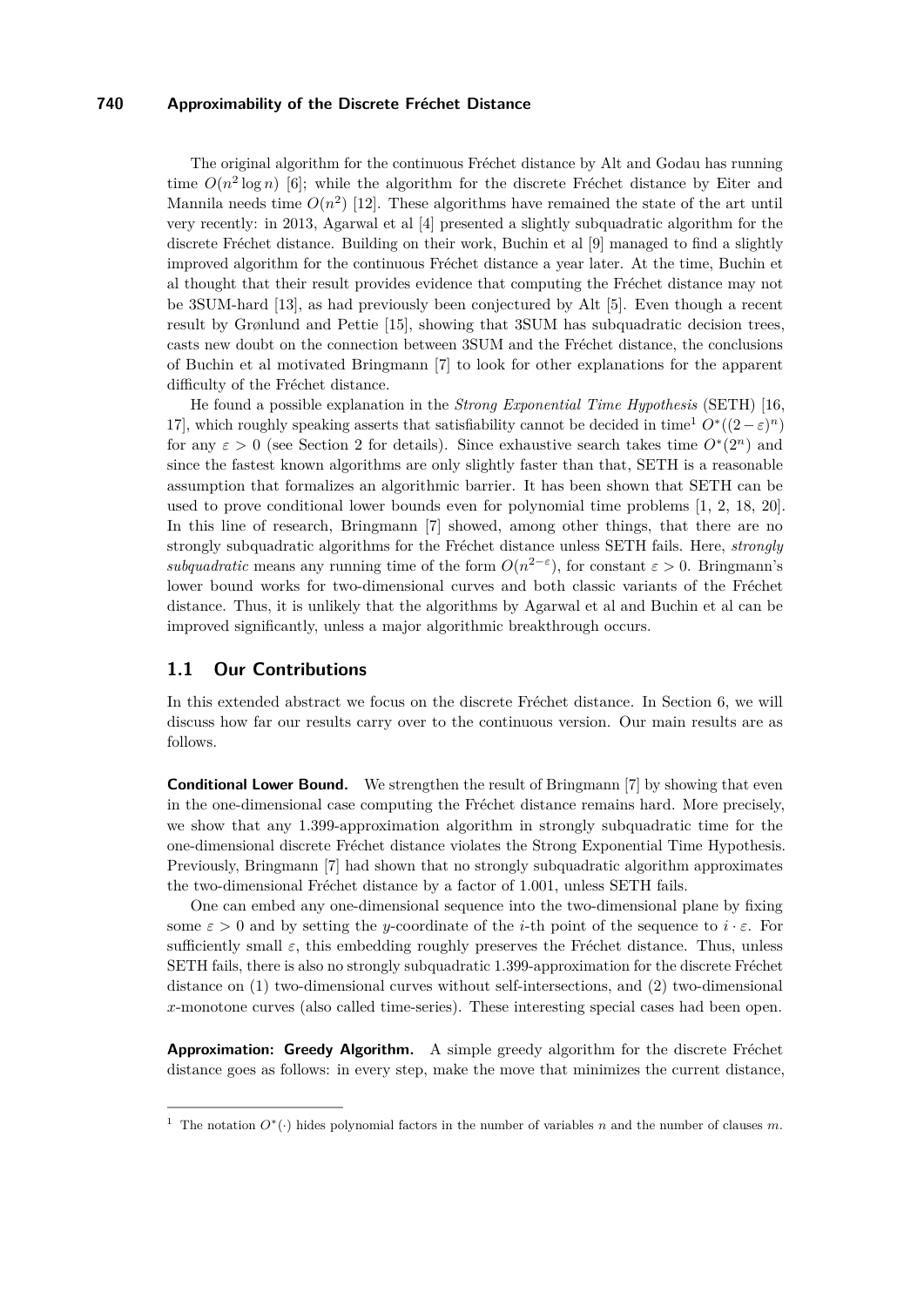where a "move" is a step in either one sequence or in both of them. This algorithm has a straightforward linear time implementation. We analyze the approximation ratio of the greedy algorithm, and we show that, given two sequences of *n* points in *d* dimensions, the maximal distance attained by the greedy algorithm is a  $2^{\Theta(n)}$ -approximation for their discrete Fréchet distance. We emphasize that this approximation ratio is *bounded*, depending only on *n*, but not the coordinates of the vertices. This is surprising, since so far no bounded approximation algorithm that runs in strongly subquadratic time was known at all. Moreover, although an approximation ratio of  $2^{\Theta(n)}$  is huge, the greedy algorithm is the best *linear time* approximation algorithm that we could come up with.

**Approximation: Improved Algorithm.** For the case that slightly more than linear time is acceptable, we provide a much better approximation algorithm: given two sequences *P* and *Q* of *n* points in *d* dimensions, we show how to find an *α*-approximation of the discrete Fréchet distance between *P* and *Q* in time  $O(n \log n + n^2/\alpha)$ , for any  $1 \leq \alpha \leq n$ . In particular, this yields an  $n/\log n$ -approximation in time  $O(n \log n)$ , and an  $n^{\varepsilon}$ -approximation in strongly subquadratic time for any  $\varepsilon > 0$ . We leave it open whether these approximation ratios can be improved.

## <span id="page-2-0"></span>**2 Preliminaries and Definitions**

We call an algorithm an *α*-approximation for the Fréchet distance if, given curves *P, Q*, it returns a number that is at least the Fréchet distance of *P, Q* and at most *α* times the Fréchet distance of *P, Q*.

## **2.1 Discrete Fréchet Distance**

Since we focus on the discrete Fréchet distance throughout, we will sometimes omit the term "discrete". Let  $P = \langle p_1, \ldots, p_n \rangle$  and  $Q = \langle q_1, \ldots, q_n \rangle$  be two sequences of *n* points in *d* dimensions. A *traversal*  $\beta$  of *P* and *Q* is a sequence of pairs in  $(p, q) \in P \times Q$  such that (i) the traversal *β* begins with the pair  $(p_1, q_1)$  and ends with the pair  $(p_n, q_n)$ ; and (ii) the pair  $(p_i, q_j) \in \beta$  can be followed only by one of  $(p_{i+1}, q_j)$ ,  $(p_i, q_{j+1})$ , or  $(p_{i+1}, q_{j+1})$ . We call  $\beta$ *simultaneous*, if it only makes steps of the third kind, i.e., if in each step *β* advances in both *P* and *Q*. We define the *distance* of the traversal  $\beta$  as  $\delta(\beta) := \max_{(p,q) \in \beta} d(p,q)$ , where  $d(.,.)$ denotes the Euclidean distance. The *discrete Fréchet distance* of *P* and *Q* is now defined as  $\delta_{\text{dF}}(P,Q) := \min_{\beta} \delta(\beta)$ , where  $\beta$  ranges over all traversals of *P* and *Q*.

We review a simple  $O(n^2 \log n)$  time algorithm to compute  $\delta_{\text{dF}}(P,Q)$  that is the starting point of our second approximation algorithm. First, we describe a *decision procedure* that, given a value  $\gamma$ , decides whether  $\delta_{\text{dF}}(P,Q) \leq \gamma$ . For this, we define the *free-space matrix F*. This is a Boolean  $n \times n$  matrix such that for  $i, j = 1, \ldots, n$ , we set  $F_{ij} = 1$  if  $d(p_i, q_j) \leq \gamma$ , and  $F_{ij} = 0$ , otherwise. Then  $\delta_{\rm dF}(P,Q) \leq \gamma$  if and only if *F* allows a monotone traversal from  $(1,1)$  *to*  $(n,n)$ , i.e., if we can go from entry  $F_{11}$  to  $F_{nn}$  while only going down, to the right, or diagonally, and while only using 1-entries. This is captured by the *reach matrix R*, which is again an  $n \times n$  Boolean matrix. We set  $R_{11} = F_{11}$ , and for  $i, j = 1, \ldots, n$ ,  $(i, j) \neq (1, 1)$ , we set  $R_{ij} = 1$  if  $F_{ij} = 1$  and either one of  $R_{(i-1)j}$ ,  $R_{i(j-1)}$ , or  $R_{(i-1)(j-1)}$  equals 1 (we define any entry of the form  $R_{(-1)j}$  or  $R_{i(-1)}$  to be 0). Otherwise, we set  $R_{ij} = 0$ . From these definitions, it is straightforward to compute  $F$  and  $R$  in total time  $O(n^2)$ . Furthermore, by construction we have  $\delta_{\text{dF}}(P,Q) \leq \gamma$  if and only if  $R_{nn} = 1$ .

With this decision procedure at hand, we can use binary search to compute  $\delta_{\text{dF}}(P,Q)$  in total time  $O(n^2 \log n)$  by observing that the optimum must be achieved for one of the  $n^2$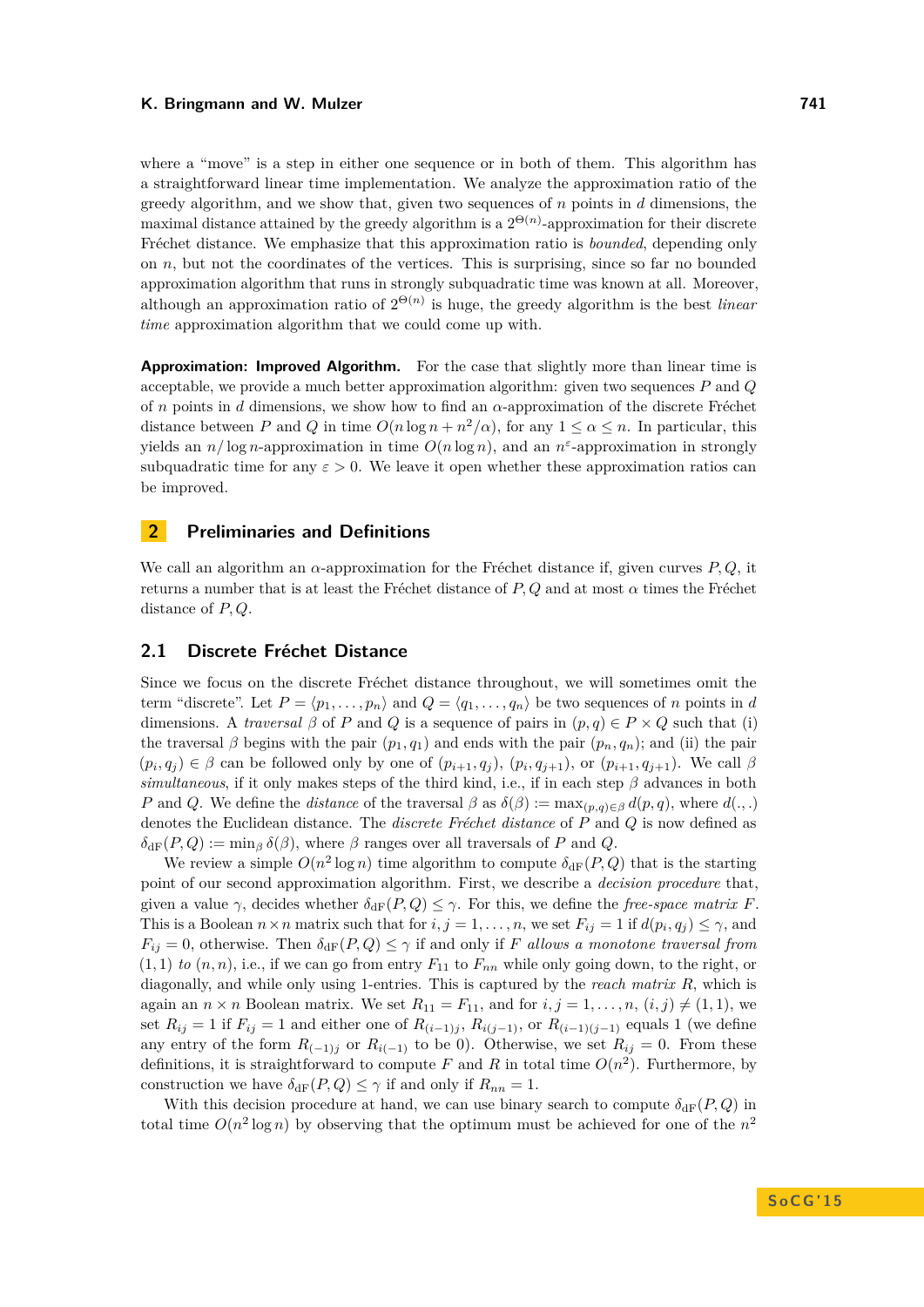distances  $d(p_i, q_j)$ , for  $i, j = 1, \ldots, n$ . Through a more direct use of dynamic programming, the running time can be reduced to  $O(n^2)$  [\[12\]](#page-14-3).

### **2.2 Hardness Assumptions**

**Strong Exponential Time Hypothesis (SETH).** As is well-known, the *k-SAT problem* is as follows: given a CNF-formula  $\Phi$  over boolean variables  $x_1, \ldots, x_n$  with clause width  $k$ , decide whether there is an assignment of  $x_1, \ldots, x_n$  that satisfies  $\Phi$ . Of course, *k*-SAT is NP-hard, and it is conjectured that no subexponential algorithm for the problem exists [\[14\]](#page-14-11). The Strong Exponential Time Hypothesis (SETH) goes a step further and basically states that the exhaustive search running time of  $O^*(2^n)$  cannot be improved to  $O^*(1.99^n)$  [\[16,](#page-14-7) [17\]](#page-14-8).

**► Conjecture 2.1** (SETH). For no  $\varepsilon > 0$ ,  $k$ *-SAT has an*  $O(2^{(1-\varepsilon)n})$  *algorithm for all*  $k \ge 3$ *.* 

The fastest known algorithms for *k*-SAT take time  $O(2^{(1-c/k)n})$  for some constant  $c > 0$  [\[19\]](#page-14-12). Thus, SETH is reasonable and, due to lack of progress in the last decades, can be considered unlikely to fail. It is by now a standard assumption for conditional lower bounds.

**Orthogonal Vectors (OV)** is the following problem: Given  $u_1, \ldots, u_N, v_1, \ldots, v_N \in \{0,1\}^D$ , decide whether there are  $i, j \in [N]$  with  $(u_i)_k \cdot (v_j)_k = 0$  for all  $1 \leq k \leq D$ . Here we denote by  $u_i$  the *i*-th vector and by  $(u_i)_k$  its *k*-th entry. We write  $u_i \perp v_j$  if  $(u_i)_k \cdot (v_j)_k = 0$  for all  $1 \leq k \leq D$ . This problem has a trivial  $O(DN^2)$  algorithm. The fastest known algorithm runs in time  $N^{2-1/O(\log(D/\log N))}$  [\[3\]](#page-13-7), which is only slightly subquadratic for  $D \gg \log N$ . It is known that OV has no strongly subquadratic time algorithms unless SETH fails [\[21\]](#page-14-13); we present a proof for completeness.

<span id="page-3-0"></span>**► Lemma 2.2.** *For no*  $\varepsilon > 0$ , *OV has an*  $D^{O(1)} \cdot N^{2-\varepsilon}$  *algorithm, unless SETH fails.* 

**Proof.** Given a *k*-SAT formula  $\Phi$  on variables  $x_1, \ldots, x_n$  and clauses  $C_1, \ldots, C_m$ , we build an equivalent OV-instance with  $N = 2^{n/2}$  and  $D = m$ . Denote all possible assignments of true and false to the variables  $x_1, \ldots, x_{n/2}$  (the first half of the variables) by  $\phi_1, \ldots, \phi_N$ ,  $N = 2^{n/2}$ . For every such assignment  $\phi_i$  we construct a vector  $u_i$  where  $(u_i)_k$  is 0 if  $\phi_i$ causes  $C_k$  to evaluate to true, and 1 otherwise. Similarly, we enumerate the assigments  $\psi_1, \ldots, \psi_N$  of the variables  $x_{n/2+1}, \ldots, x_n$  (the second half of the variables), and for every  $\psi_j$ we construct a vector  $v_j$  where  $(v_j)_k$  is 0 if  $\psi_j$  causes  $C_k$  to evaluate to true, and 1 otherwise. Then,  $(u_i)_k \cdot (v_j)_k = 0$  if and only if one of  $\phi_i$  and  $\psi_j$  satisfies clause  $C_k$ . Thus, we have  $(u_i)_k \cdot (v_j)_k = 0$  for all  $1 \leq k \leq D$  if and only if  $(\phi_i, \psi_j)$  forms a satisfying assignment of the formula Φ. Hence, we constructed an equivalent OV-instance of the required size. The constructed OV instance can be computed in time *O*(*DN*).

It follows that any algorithm for OV with running time  $D^{O(1)} \cdot N^{2-\epsilon}$  gives an algorithm for *k*-SAT with running time  $m^{O(1)}2^{(1-\varepsilon/2)n}$ . Since  $m \leq n^k \leq 2^{o(n)}$ , this contradicts SETH. ◄

A problem *P* is *OV-hard* if there is a reduction that transforms an instance *I* of OV with parameters *N*, *D*, to an equivalent instance *I*' of *P* of size  $n \leq D^{O(1)}N$ , in time  $D^{O(1)}N^{2-\varepsilon}$ for some  $\varepsilon > 0$ . A strongly subquadratic algorithm (i.e.,  $O(n^{2-\varepsilon'})$  for some  $\varepsilon' > 0$ ) for an OVhard problem *P* would yield an algorithm for OV with running time  $D^{O(1)}N^{2-\min{\{\varepsilon,\varepsilon'\}}}$ . Thus, by Lemma [2.2](#page-3-0) an OV-hard problem does not have strongly subquadratic time algorithms unless SETH fails. Most known SETH-based lower bounds for polynomial time problems are actually OV-hardness results; our lower bound in the next section is no exception. Note that OV-hardness is potentially stronger than a SETH-based lower bound, since it is conceivable that SETH fails, but OV still has no strongly subquadratic algorithms.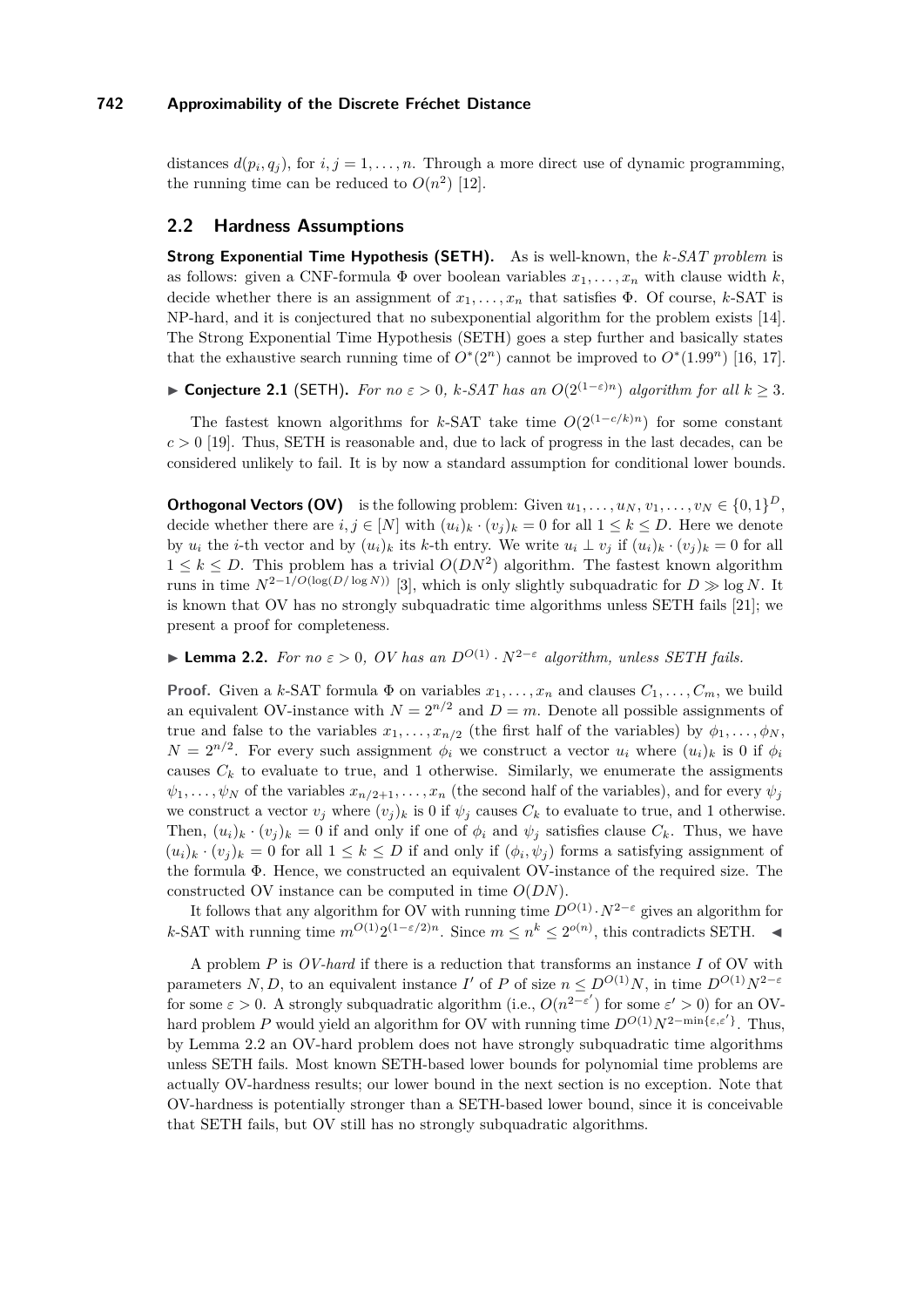<span id="page-4-0"></span>

**Figure 1** The point set P constructed in the conditional lower bound.

#### **3 Hardness of Approximation in One Dimension**

We prove OV-hardness of the discrete Fréchet distance on one-dimensional curves. By Lemma [2.2,](#page-3-0) this also yields a SETH-based lower bound.

Let  $u_1, \ldots, u_N, v_1, \ldots, v_N \in \{0,1\}^D$  be an instance of the Orthogonal Vectors problem. Without loss of generality, we assume that *D* is even (if not, we duplicate a dimension). We show how to construct two sequences *P* and *Q* of  $O(DN)$  points in R in time  $O(DN)$  such that there are  $i, j \in \{1, ..., N\}$  with  $u_i \perp v_j$  if and only if  $\delta_{\text{dF}}(P, Q) \leq 1$ . Our sequences P and  $Q$  consist of elements from the following set  $P$  of 13 points; see Figure [1.](#page-4-0)

- $a_0^o = -0.8$ ,  $a_1^o = -0.4$ ,  $a_1^e = 0.4$ ,  $a_0^e = 0.8$ .
- $b_1^o = -1.8$ ,  $b_0^o = -1.4$ ,  $b_0^e = 1.4$ ,  $b_1^e = 1.8$ .
- $s = 0, x_1 = -1.2, x_2 = 1.2$
- $w_1 = -0.2, w_2 = 0.2.$

We first construct *vector gadgets*. For each  $u_i$ ,  $i \in \{1, \ldots, N\}$ , we define a sequence  $A_i$  of *D* points from P as follows: For  $1 \leq k \leq D$  let  $p \in \{o, e\}$  be the parity of *k* (odd or even). Then the *k*<sup>th</sup> point of  $A_i$  is  $a_i^p$  $\int_{(u_i)_k}^p$ . Similarly, for each  $v_j$ , we define a sequence  $B_j$  of *D* points from P. For  $B_j$ , we use the points  $b^p_*$  instead of  $a^p_*$ . The next claim shows how the vector gadgets encode orthogonality.

<span id="page-4-1"></span> $▶$  **Claim 3.1.** *Fix*  $i, j \in \{1, ..., N\}$  *and let*  $β$  *be a traversal of*  $(A_i, B_j)$ *. (i)* If  $β$  *is not a simultaneous traversal, then*  $\delta(\beta) \geq 1.8$ *; (ii) if*  $\beta$  *is a simultaneous traversal and*  $u_i \perp v_j$ , *then*  $\delta(\beta) \leq 1$ ; and (iii) if  $\beta$  is a simultaneous traversal and  $u_i \not\perp v_j$ , then  $\delta(\beta) = 1.4$ .

**Proof.** First, suppose that *β* is not a simultaneous traversal. Consider the first time when *β* makes a move on one sequence but not the other. Then, the current points on  $A_i$  and  $B_j$  lie on different sides of *s*, which forces  $\delta(\beta) \ge \min\{d(a_1^o, b_0^e), d(a_1^e, b_0^o)\} = 1.8$ .

Next, suppose that  $u_i \perp v_j$ . Then, the simultaneous traversal  $\beta$  of  $A_i$  and  $B_j$  has  $\delta(\beta) \leq 1$ . Indeed, for each dimension  $1 \leq k \leq D$  at least one of  $(u_i)_k$  and  $(v_j)_k$  is 0. Thus, if we consider the *k*th point of  $A_i$  and the *k*th point of  $B_j$ , both of them lie on the same side of *s*. and at least one of them is in  $\{a_0^o, a_0^e, b_0^o, b_0^e\}$ . It follows that the distance between the *k*th points in  $\beta$  is at most 1, for all  $k$ .

Finally, suppose that  $(u_i)_k = (v_i)_k = 1$  for some *k*. Let  $\beta$  be the simultaneous traversal of  $A_i$  and  $B_j$ , and consider the time when  $\beta$  reaches the *k*th points of  $A_i$  and  $B_j$ . These are either  $\{a_1^o, b_1^o\}$  or  $\{a_1^e, b_1^e\}$ , so  $\delta(\beta) = \min\{d(a_1^o, b_1^o), d(a_1^e, b_1^o)\} = 1.4$ .

Let *W* be the sequence of  $D(N-1)$  points that alternates between  $a_0^o$  and  $a_0^e$ , starting with  $a_0^o$ . We set

$$
P = W \cdot x_1 \cdot s \cdot A_1 \cdot s \cdot A_2 \cdot \dots \cdot s \cdot A_N \cdot s \cdot x_2 \cdot W
$$

and

$$
Q = w_1 \cdot B_1 \cdot w_2 \cdot w_1 \cdot B_2 \cdot w_2 \cdot \dots \cdot w_1 \cdot B_N \cdot w_2,
$$

where · denotes the concatenation of sequences. The idea is to implement an *or-gadget*. If there is a pair of orthogonal vectors, then *P* and *Q* should be able to reach the corresponding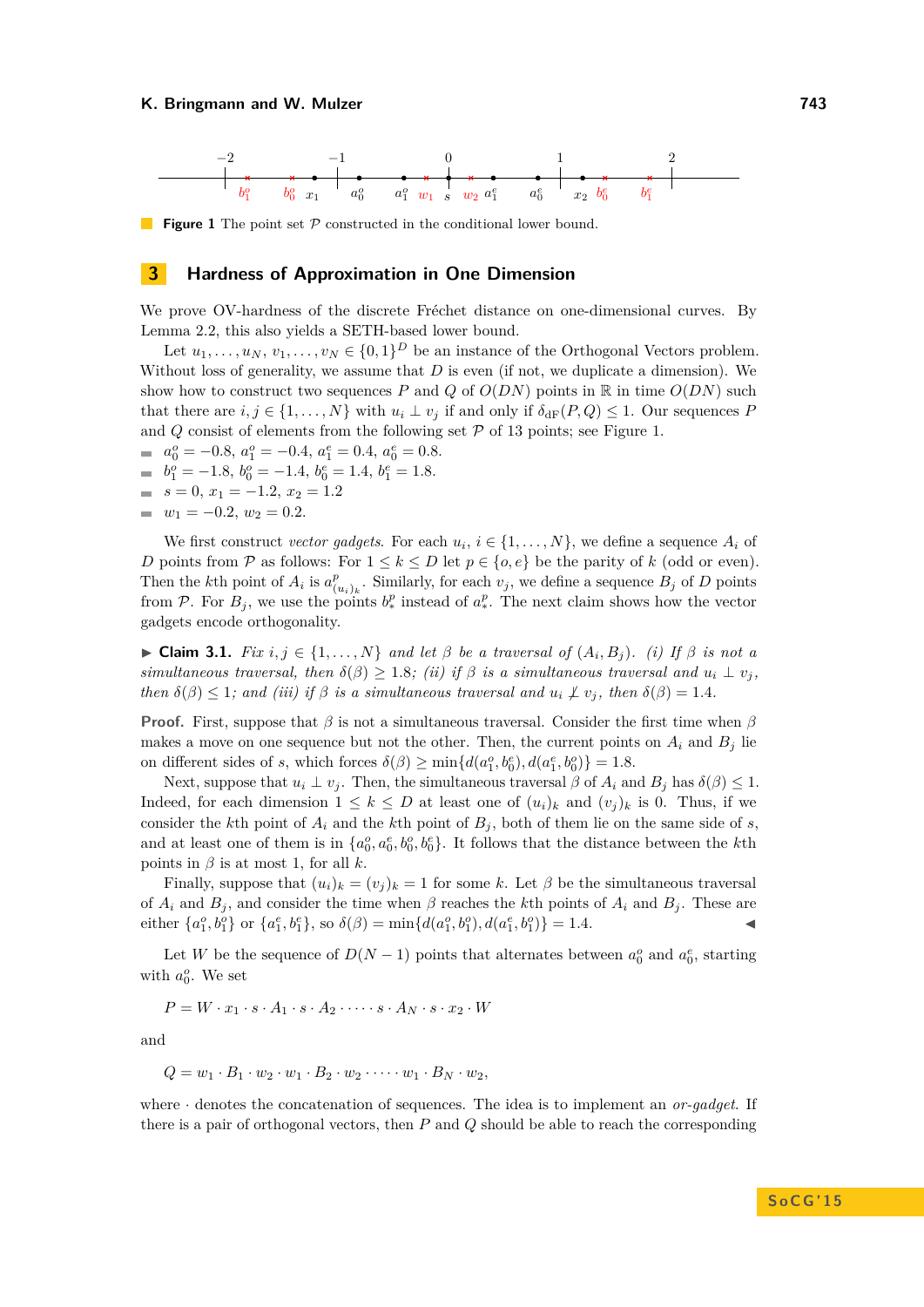vector gadgets and traverse them simultaneously. If there is no such pair, it should not be possible to "cheat". The purpose of the sequences *W* and the points  $w_1$  and  $w_2$  is to provide a buffer so that one sequence can wait while the other sequence catches up. The purpose of the points  $x_1, x_2$ , and  $s$  is to synchronize the traversal so that no cheating can occur. The next two claims make this precise. First, we show completeness.

<span id="page-5-8"></span>► Claim 3.2. *If there are*  $i, j \in \{1, \ldots, N\}$  *with*  $u_i \perp v_j$ *, then*  $\delta_{\text{dF}}(P, Q) \leq 1$ *.* 

**Proof.** Let  $u_i, v_j$  be orthogonal. We traverse  $P$  and  $Q$  as follows:

- <span id="page-5-2"></span>**1.** *P* goes through  $D(N - j)$  points of *W*; *Q* stays at *w*<sub>1</sub>.
- <span id="page-5-3"></span>**2.** For  $k = 1, \ldots, j - 1$ : we perform a simultaneous traversal of  $B_k$  and the next portion of *W* starting with  $a_0^o$  and the first point on  $B_k$ . When the traversal reaches  $a_0^e$  and the last point of  $B_k$ ,  $P$  stays at  $a_0^e$  while  $Q$  goes to  $w_2$  and  $w_1$ . If  $k < j - 1$ , the traversal continues with  $a_0^o$  on *P* and the first point of  $B_{k+1}$  on *Q*. If  $k = j - 1$ , we go to Step [3.](#page-5-0)
- <span id="page-5-0"></span>**3.** *P* proceeds to  $x_1$  and walks until the point *s* before  $A_i$ ,  $Q$  stays at  $w_1$  before  $B_j$ .
- <span id="page-5-4"></span>**4.** *P* and *Q* go simultaneously through  $A_i$  and  $B_j$ , until the pair  $(s, w_2)$  after  $A_i$  and  $B_j$ .
- <span id="page-5-5"></span>**5.** *P* continues to  $x_2$  while  $Q$  stays at  $w_2$ .
- <span id="page-5-6"></span>**6.** For  $k = j + 1, ..., N$ : *P* goes to the next  $a_0^o$  on *W* while *Q* goes to  $w_1$ . We then perform a simultaneous traversal of  $B_k$  and the next portion of W. When the traversal reaches  $a_0^e$ and the last point of  $B_k$ ,  $P$  stays at  $a_0^e$  while  $Q$  continues to  $w_2$ . If  $k < N$ , the traversal continues with the next iteration, otherwise we go to Step [7.](#page-5-1)
- <span id="page-5-1"></span>**7.** *P* finishes the traversal of *W* while  $Q$  stays at  $w_2$ .

We use the notation  $\max-d(S,T) := \max_{s \in S, t \in T} d(s,t)$ , and  $\max-d(s,T) := \max-d({s,T})$ ,  $\max-d(S, t) := \max-d(S, \{t\})$ . The traversal maintains a maximum distance of 1: for Step [1,](#page-5-2) this is implied by max- $d({a_0^o, a_0^e}, w_1) = 1$ . For Step [2,](#page-5-3) it follows from *D* being even and from

$$
\max-d(a_0^o, \{b_1^o, b_0^o\}) = \max-d(a_0^e, \{b_1^e, b_0^e, w_1, w_2\}) = 1.
$$

For Step [3,](#page-5-0) it is because  $\max-d(\{x_1, a_0^o, a_1^o, s, a_1^e, a_0^e\}, w_1) = 1$ . For Step [4,](#page-5-4) we use Claim [3.1](#page-4-1) and  $d(s, w_2) = 0.2$ . In Step [5,](#page-5-5) it follows from max- $d({a_0^o, a_1^o, s, a_1^e, a_0^e, x_2}, w_2) = 1$ . In Step [6,](#page-5-6) we again use that *D* is even and that

 $\max-d(a_0^o, \{b_1^o, b_0^o, w_1\}) = \max-d(a_0^e, \{b_1^e, b_0^e, w_2\}) = 1.$ 

Step [7](#page-5-1) uses max- $d({a_0^o, a_0^e}, w_2) = 1.$ 

The second claim establishes the soundness of the construction.

<span id="page-5-9"></span>► **Claim 3.3.** *If there are no*  $i, j \in \{1, \ldots, N\}$  *with*  $u_i \perp v_j$ , then  $\delta_{\text{dF}}(P, Q) \geq 1.4$ *.* 

**Proof.** Let  $\beta$  be a traversal of  $(P, Q)$ . Consider the time when  $\beta$  reaches  $x_1$  on  $P$ . If  $Q$  is not at either  $w_1$  or at a point from  $B^o = \{b_0^o, b_1^o\}$ , then  $\delta(\beta) \ge 1.4$  and we are done. Next, suppose that the current position is in  $\{x_1\} \times B^o$ . In the next step,  $\beta$  must advance P to *s* or *Q* to  ${b_0^e, b_1^e}$  (or both).<sup>[2](#page-5-7)</sup> In each case, we get  $\delta(\beta) \geq 1.4$ . From now on, suppose we reach  $x_1$  in position  $(x_1, w_1)$ . After that, *P* must advance to *s*, because advancing *Q* to *B<sup>o</sup>* would take us to a position in  $\{x_1\} \times B^o$ , implying  $\delta(\beta) \geq 1.4$  as we saw above.

Now consider the next step when  $Q$  leaves  $w_1$ . Then  $Q$  must go to a point from  $B^o$ . At this time, *P* must be at a point from  $A^o = \{a_0^o, a_1^o\}$  or we would get  $\delta(\beta) \ge 1.4$  (note that *P* has already passed the point  $x_1$ ). This point on *P* belongs to a vector gadget  $A_i$  or to the

<span id="page-5-7"></span><sup>2</sup> Recall that we assumed *D* to be even.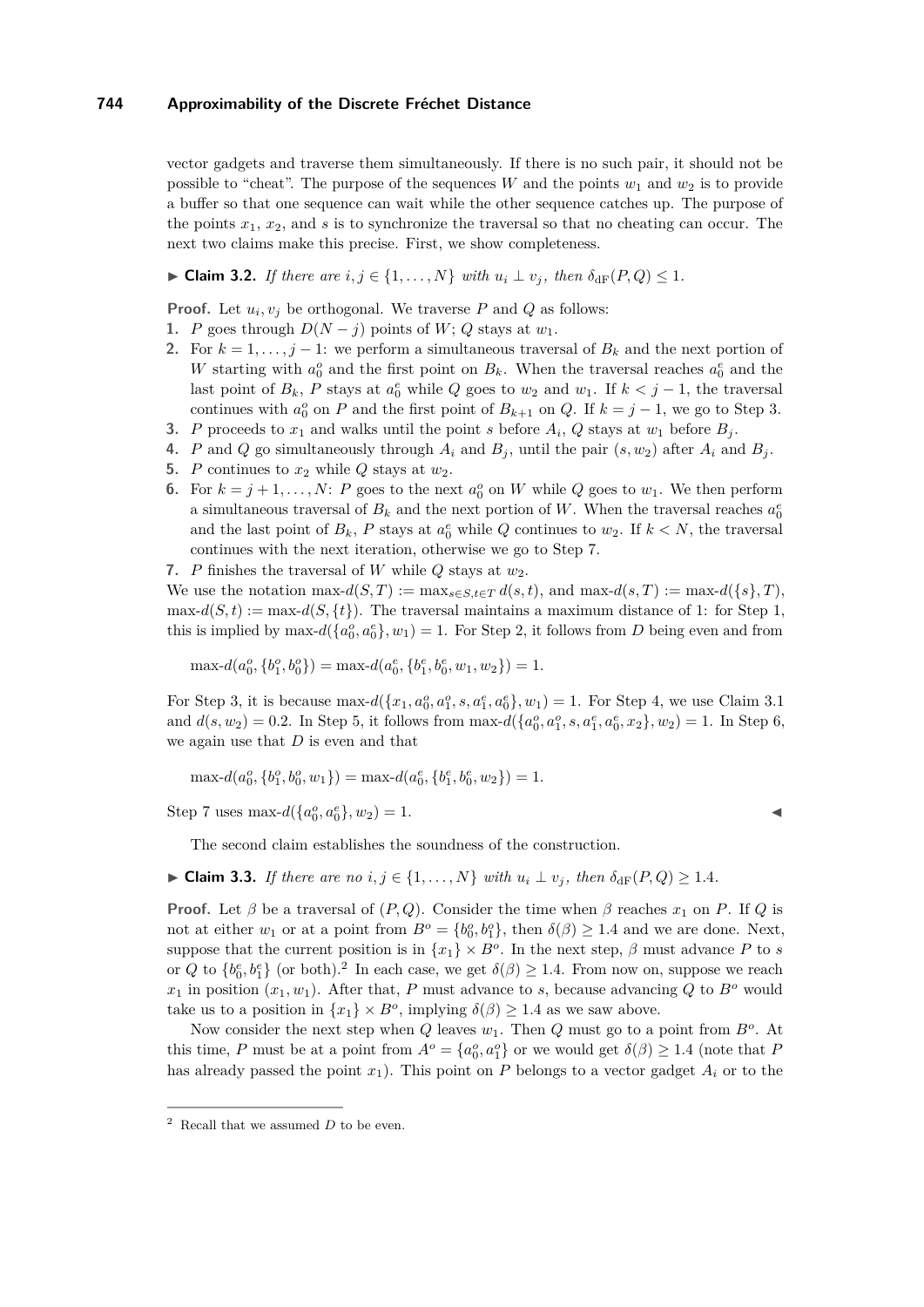final gadget *W* (again because *P* is already past  $x_1$ ). In the latter case, we have  $\delta(\beta) \geq 1.4$ , because in order to reach the final *W*, *P* must have gone through  $x_2$  and  $d(x_2, w_1) = 1.4$ . Thus, *P* is at a point in  $A^o$  in a vector gadget  $A_i$ , and  $Q$  is at the starting point (from  $B^o$ ) of a vector gadget  $B_i$ .

Now  $\beta$  must alternate simultaneously in *P* and *Q* among both sides of *s*, or again  $\delta(\beta) \geq 1.4$ , see Claim [3.1.](#page-4-1) Furthermore, if *P* does not start in the first point of  $A_i$ , then eventually *P* has to go to *s* while *Q* has to go to a point in  $B<sup>o</sup>$  or stay in  $\{b_0<sup>e</sup>, b_1<sup>e</sup>\}$ , giving  $\delta(\beta) \geq 1.4$ . Thus, we may assume that  $\beta$  simultaneously reached the starting points of  $A_i$ and  $B_j$  and traverses  $A_i$  and  $B_j$  simultaneously. By assumption, the vectors  $u_i, v_j$  are not orthogonal, so Claim [3.1](#page-4-1) gives  $\delta(\beta) \geq 1.4$ .

<span id="page-6-0"></span>**Figure 1.4.** *Fix*  $\alpha \in [1, 1.4)$ *. Computing an*  $\alpha$ -approximation of the discrete Fréchet *distance in one dimension is OV-hard. In particular, the discrete Fréchet distance in one dimension has no strongly subquadratic α-approximation unless SETH fails.*

**Proof.** We use Claims [3.2](#page-5-8) and [3.3](#page-5-9) and the fact that *P* and *Q* can be computed in time  $O(DN)$  from  $u_1, \ldots, u_N, v_1, \ldots, v_N$ : any  $O(n^{2-\epsilon})$  time *α*-approximation for the discrete Fréchet distance would yield an OV algorithm in time  $D^{O(1)}N^{2-\epsilon}$ , which by Lemma [2.2](#page-3-0) contradicts SETH.

 $\triangleright$  Remark. The proofs of Claims [3.2](#page-5-8) and [3.3](#page-5-9) yield a system of linear inequalities that constrain the points in  $P$ . Using this system, one can see that the inapproximability factor 1.4 in Theorem [3.4](#page-6-0) is best possible for our current proof.

# **4 Approximation Quality of the Greedy Algorithm**

In this section we study the following greedy algorithm. Let  $P = \langle p_1, \ldots, p_n \rangle$  and  $Q =$  $\langle q_1, \ldots, q_n \rangle$  be two sequences of *n* points in  $\mathbb{R}^d$ . We construct a traversal  $\beta_{\text{greedy}} =$  $\beta_{\text{greedy}}(P,Q)$ . We begin at  $(p_1, q_1)$ . If the current position is  $(p_i, q_j)$ , there are at most three possible successor configurations:  $(p_{i+1}, q_j)$ ,  $(p_i, q_{j+1})$ , and  $(p_{i+1}, q_{j+1})$  (or fewer, if we have already reached the last point from *P* or *Q*). Among these, we pick the pair  $(p_{i'}, q_{j'})$ that minimizes the distance  $d(p_{i'}, q_{j'})$ . We stop when we reach  $(p_n, q_n)$ . We denote the largest distance taken by the greedy traversal by  $\delta_{\text{greedy}}(P,Q) := \delta(\beta_{\text{greedy}}(P,Q)).$ 

**Find 1.1.** Let P and Q be two sequences of *n* points in  $\mathbb{R}^d$ . Then,  $\delta_{\rm dF}(P,Q) \leq$  $\delta_{\text{greedy}}(P,Q) \leq 2^{O(n)} \delta_{\text{dF}}(P,Q)$ . Both inequalities are tight, i.e., there are polygonal curves  $P, Q$  with  $\delta_{\text{greedy}}(P, Q) = \delta_{\text{dF}}(P, Q) > 0$  and  $\delta_{\text{greedy}}(P, Q) = 2^{\Omega(n)} \delta_{\text{dF}}(P, Q) > 0$ , respectively.

The inequality  $\delta_{\text{dF}}(P,Q) \leq \delta_{\text{greedy}}(P,Q)$  follows directly from the definition, since the traversal  $\beta_{greedy}(P,Q)$  is a candidate for an optimal traversal. Furthermore, one can check that if *P* and *Q* are increasing one-dimensional sequences, then the greedy traversal is optimal (this is similar to the merge step in mergesort). Thus, there are examples where  $\delta_{\text{greedy}}(P,Q) = \delta_{\text{dF}}(P,Q)$ . It remains to show the upper bound  $\delta_{\text{greedy}}(P,Q) \leq 2^{O(n)} \delta_{\text{dF}}(P,Q)$ and to provide an example where this inequality is tight.

#### **4.1 Upper Bound**

We call a pair  $p_i p_{i+1}$  of consecutive points on *P* an *edge* of *P*, for  $i = 1, \ldots, n-1$ , and similarly for *Q*. Let *m* be the total number of edges of *P* and *Q*, and let  $\ell_1 \leq \ell_2 \leq \cdots \leq \ell_m$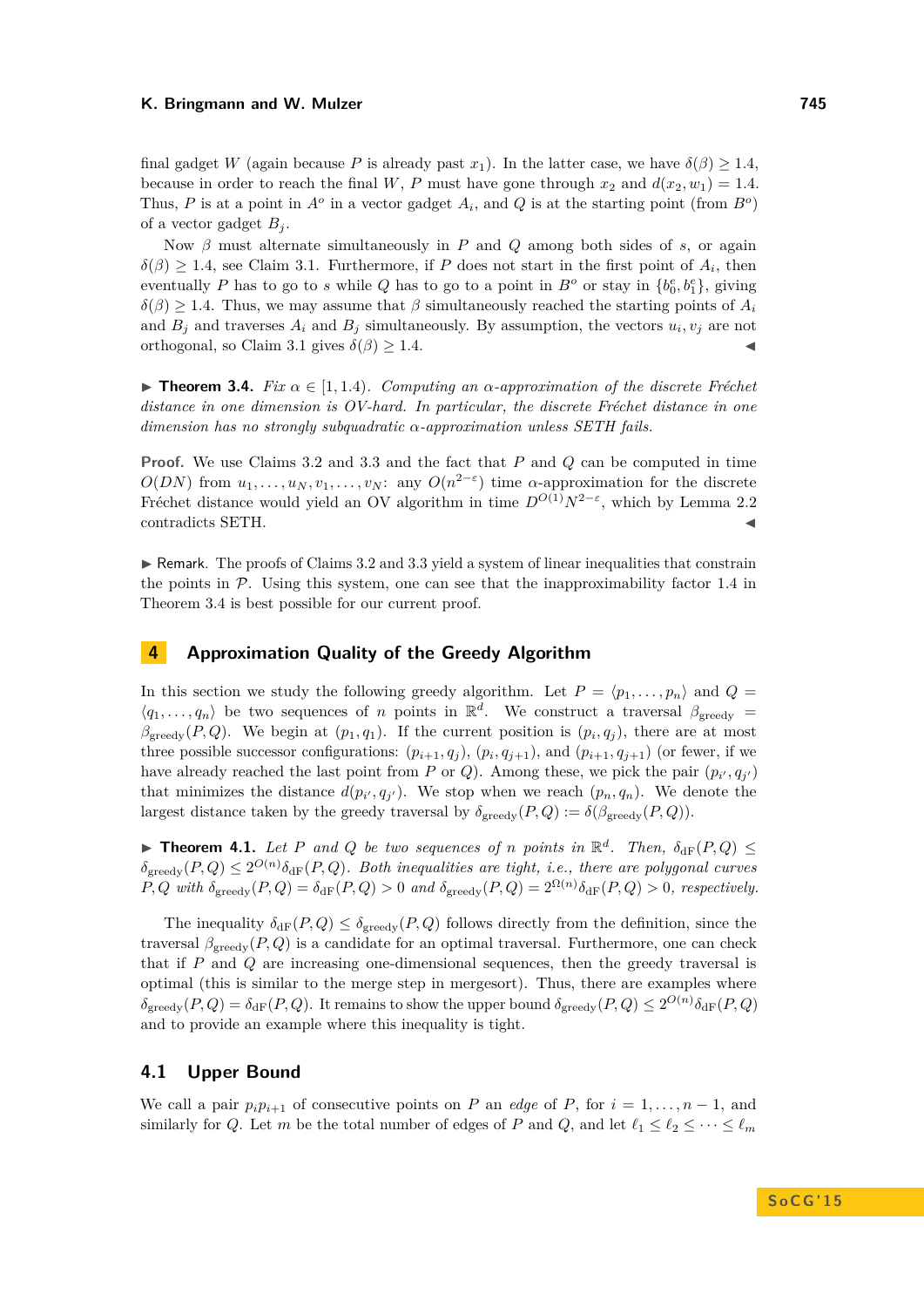be the sorted sequence of the edge lengths. We pick  $k^* \in \{0, \ldots, m\}$  minimum such that

$$
4\,\delta_{\mathrm{dF}}(P,Q) + 2\sum_{i=1}^{k^*} \ell_i < \ell_{k^*+1},
$$

where we set  $\ell_{m+1} = \infty$ . We define  $\delta^*$  as the left hand side,  $\delta^* := 4 \delta_{\text{dF}}(P,Q) + 2 \sum_{i=1}^{k^*} \ell_i$ .

<span id="page-7-0"></span>► **Lemma 4.2.** *We have (i)*  $\delta^* \geq 4\delta_{\rm dF}(P,Q)$ ; *(ii)*  $\sum_{i=1}^{k^*} \ell_i \leq \delta^*/2 - 2 \delta_{\rm dF}(P,Q)$ ; *(iii)* there *is no edge with length in*  $(\delta^*/2 - 2\delta_{\rm dF}(P,Q), \delta^*)$ ; and (iv)  $\delta^* \leq 3^{k^*}4\delta_{\rm dF}(P,Q)$ .

**Proof.** Properties (i) and (ii) follow by definition. Property (iii) holds since for  $i = 1, \ldots, k^*$ , we have  $\ell_i \leq \delta^*/2 - 2\delta_{\rm dF}(P,Q)$ , by (ii), and for  $i = k^* + 1, \ldots, m$ , we have  $\ell_i \geq \delta^*$ , by definition. It remains to prove (iv): for  $k = 0, \ldots, k^*$ , we set  $\delta_k = 4 \delta_{\text{dF}}(P,Q) + 2 \sum_{i=1}^k \ell_i$ , and we prove by induction that  $\delta_k \leq 3^k 4 \delta_{\rm dF}(P,Q)$ . For  $k=0$ , this is immediate. Now suppose we know that  $\delta_{k-1} \leq 3^{k-1} 4 \delta_{\rm dF}(P,Q)$ , for some  $k \in \{1,\ldots,k^*\}$ . Then,  $k \leq k^*$ implies  $\ell_k \leq \delta_{k-1}$ , so  $\delta_k = \delta_{k-1} + 2\ell_k \leq 3\delta_{k-1} \leq 3^k 4\delta_{\text{dF}}(P,Q)$ , as desired. Now (iv) follows from  $\delta^* = \delta_{k^*}.$  $* = \delta_{k^*}$ .  $\blacksquare$ 

We call an edge *long* if it has length at least  $\delta^*$ , and *short* otherwise. In other words, the short edges have lengths  $\ell_1, \ldots, \ell_{k^*}$ , and the long edges have lengths  $\ell_{k^*+1}, \ldots, \ell_m$ . Let  $\beta$  be an optimal traversal of *P* and *Q*, i.e.,  $\delta(\beta) = \delta_{\text{dF}}(P,Q)$ .

<span id="page-7-1"></span>I **Lemma 4.3.** *The sequences P and Q have the same number of long edges. Furthermore,* if  $p_{i_1}p_{i_1+1},\ldots,p_{i_k}p_{i_k+1}$  and  $q_{j_1}q_{j_1+1},\ldots,q_{j_k}q_{j_k+1}$  are the long edges of P and of Q, for  $1 \leq i_1 < \cdots < i_k < n$  and  $1 \leq j_1 < \cdots < j_k < n$ , then both  $\beta$  and  $\beta_{\text{greedy}}$  contain the steps  $(p_{i_1}, q_{j_1}) \rightarrow (p_{i_1+1}, q_{j_1+1}), \ldots, (p_{i_k}, q_{j_k}) \rightarrow (p_{i_k+1}, q_{j_k+1}).$ 

**Proof.** First, we show that for every long edge  $p_i p_{i+1}$  of *P*, the optimal traversal  $\beta$  contains the step  $(p_i, q_j) \rightarrow (p_{i+1}, q_{j+1})$ , where  $q_j, q_{j+1}$  is a long edge of *Q*. Consider the step of  $\beta$ from  $p_i$  to  $p_{i+1}$ . This step has to be of the form  $(p_i, q_j) \rightarrow (p_{i+1}, q_{j+1})$  for some  $q_j \in Q$ : since  $\max\{d(p_i, q_j), d(p_{i+1}, q_j)\} \geq d(p_i, p_{i+1})/2 \geq \delta^*/2 \geq 2\delta_{\text{dF}}(P, Q)$ , by Lemma [4.2\(](#page-7-0)i), staying in  $q_j$  would result in  $\delta(\beta) \geq 2\delta_{\text{dF}}(P,Q)$ . Now, since  $\max\{d(p_i,q_j), d(p_{i+1},q_{j+1})\} \leq$  $\delta(\beta) = \delta_{\text{dF}}(P,Q)$ , the triangle inequality gives  $d(q_j, q_{j+1}) \geq d(p_i, p_{i+1}) - 2 \delta_{\text{dF}}(P,Q) \geq$  $\delta^* - 2 \delta_{\text{dF}}(P,Q)$ . Lemma [4.2\(](#page-7-0)iii) now implies  $d(q_j, q_{j+1}) \geq \delta^*$ , so the edge  $q_j q_{j+1}$  is long.

Thus, *β* traverses every long edge of *P* simultaneously with a long edge of *Q*. A symmetric argument shows that  $\beta$  traverses every long edge of  $Q$  simultaneously with a long edge of  $P$ . Since  $\beta$  is monotone, it follows that *P* and *Q* have the same number of long edges, and that *β* traverses them simultaneously in their order of appearance along *P* and *Q*.

It remains to show that the greedy traversal *β*greedy traverses the long edges of *P* and *Q* simultaneously. Set  $i_0 = j_0 = 0$ . We will prove for  $a \in \{0, \ldots, k-1\}$  that if  $\beta_{\text{greedy}}$  contains the position  $(p_{i_a+1}, q_{j_a+1})$ , then it also contains the step  $(p_{i_{a+1}}, q_{j_{a+1}}) \rightarrow$  $(p_{i_{a+1}+1}, q_{j_{a+1}+1})$  and hence the position  $(p_{i_{a+1}+1}, q_{j_{a+1}+1})$ . The claim on  $\beta_{\text{greedy}}$  then follows by induction on *a*, since  $\beta_{\text{greedy}}$  contains the position  $(p_1, q_1)$  by definition. Thus, fix  $a \in \{0, \ldots, k-1\}$  and suppose that  $\beta_{\text{greedy}}$  contains  $(p_{i_a+1}, q_{j_a+1})$ . We need to show that  $\beta_{\text{greedy}}$  also contains the step  $(p_{i_{a+1}}, q_{j_{a+1}}) \rightarrow (p_{i_{a+1}+1}, q_{j_{a+1}+1})$ . For better readability, we write *i* for  $i_a$ , *j* for  $j_a$ , *i*<sup> $\prime$ </sup> for  $i_{a+1}$ , and *j*<sup> $\prime$ </sup> for  $j_{a+1}$ . Consider the first position of  $\beta_{\text{greedy}}$ when  $\beta_{\text{greedy}}$  reaches either  $p_{i'}$  or  $q_{j'}$ . Without loss of generality, this position is of the from  $(p_{i'}, q_l)$ , for some  $l \in \{j+1, \ldots, j'\}$ . Then,  $d(p_{i'}, q_l) \leq \delta^*/2 - \delta_{\text{dF}}(P, Q)$ , since we saw that  $d(p_{i'}, q_{j'}) \leq \delta(\beta) = \delta_{\text{dF}}(P, Q)$  and since the remaining edges between  $q_l$  and  $q_{j'}$ are short and thus have total length at most  $\delta^*/2 - 2 \delta_{\text{dF}}(P,Q)$ , by Lemma [4.2\(](#page-7-0)ii). The triangle inequality now gives  $d(p_{i'+1}, q_l) \geq d(p_{i'}, p_{i'+1}) - d(p_{i'}, q_l) \geq \delta^*/2 + \delta_{\text{dF}}(P,Q)$ . If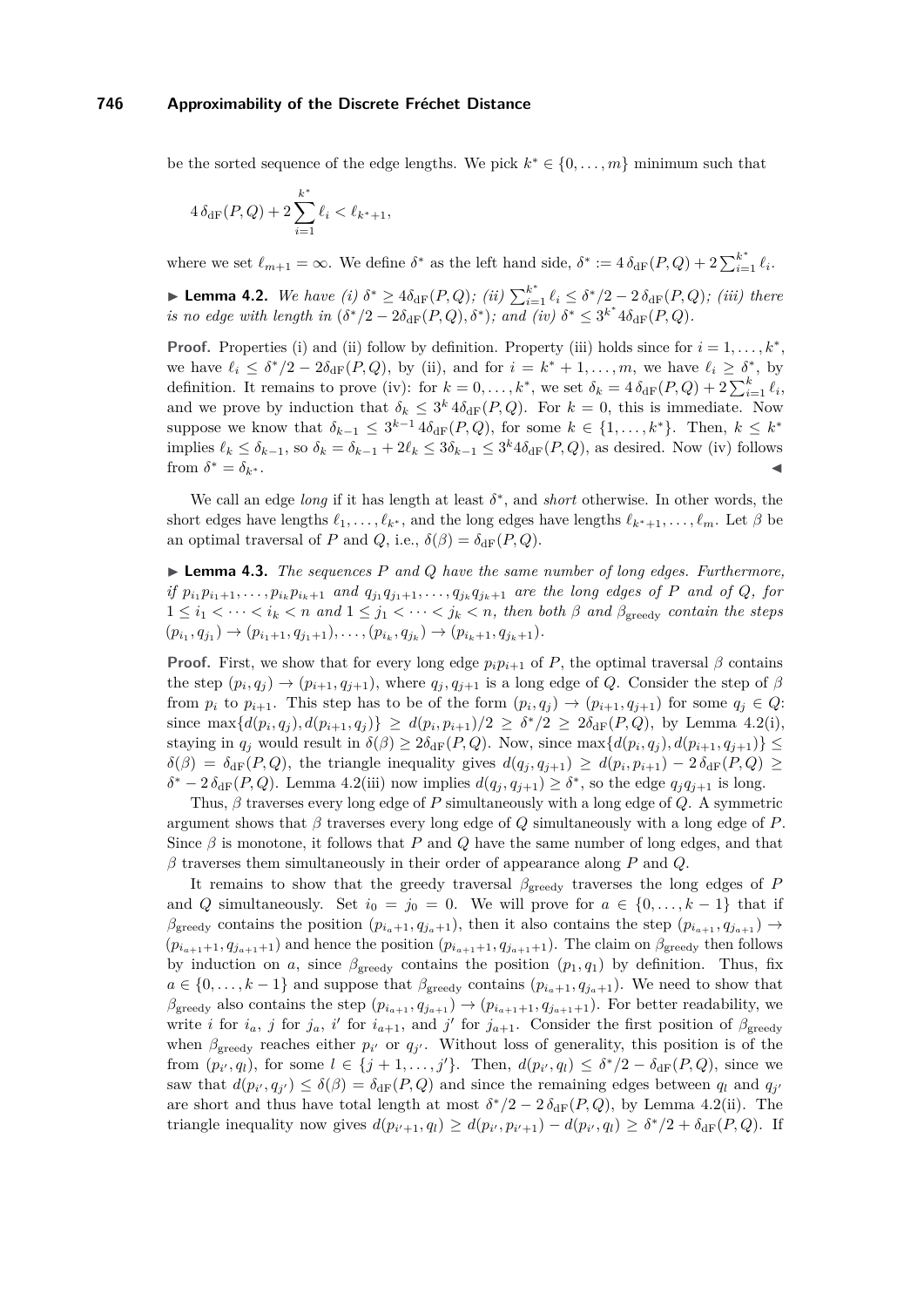$l < j'$ , the same argument applied to  $q_{l+1}$  shows that  $d(p_{i'}, q_{l+1}) \leq \delta^*/2 - \delta_{\rm dF}(P, Q)$  and thus  $d(p_{i'+1}, q_{l+1}) \geq \delta^*/2 + \delta_{\rm dF}(P, Q)$ . Thus,  $\beta_{\rm greedy}$  moves to  $(p_{i'}, q_{l+1})$ . If  $l = j'$ , then  $\beta_{\text{greedy}}$  takes the step  $(p_{i'}, q_{j'}) \rightarrow (p_{i'+1}, q_{j'+1}),$  as  $d(p_{i'+1}, q_{j'+1}) \leq \delta(\beta) = \delta_{\text{dF}}(P,Q)$ , but  $d(p_{i'}, q_{j'+1}), d(p_{i'+1}, q_{j'}) \geq \delta^* - \delta_{\text{dF}}(P, Q) \geq 3 \delta_{\text{dF}}(P, Q)$ , by Lemma [4.2\(](#page-7-0)i).

Finally, we can show the desired upper bound on the quality of the greedy algorithm.

# <span id="page-8-0"></span>**I** Lemma 4.4. *We have*  $\delta_{\text{greedy}}(P,Q) \leq \delta^*/2$ *.*

**Proof.** By Lemma [4.3,](#page-7-1) *P* and *Q* have the same number of long edges. Let  $p_{i_1} p_{i_1+1}, \ldots,$  $p_{i_k}p_{i_k+1}$  and  $q_{j_1}q_{j_1+1},\ldots,q_{j_k},q_{j_k+1}$  be the long edges of P and of Q, where  $1 \leq i_1$  $\cdots < i_k < n$  and  $1 \leq j_1 < \cdots < j_k < n$ . By Lemma [4.3,](#page-7-1)  $\beta_{\text{greedy}}$  contains the positions  $(p_{i_a}, q_{j_a})$  and  $(p_{i_a+1}, q_{j_a+1})$  for  $a = 1, ..., k$ , and  $d(p_{i_a}, q_{j_a}), d(p_{i_a+1}, q_{i_a+1}) \leq \delta_{\text{dF}}(P,Q)$ for  $a = 1, \ldots, k$ . Thus, setting  $i_0 = j_0 = 0$  and  $i_{k+1} = j_{k+1} = n$ , we can focus on the subtraversals  $\beta_a = (p_{i_a+1}, q_{i_a+1}), \ldots, (p_{i_{a+1}}, q_{i_{a+1}})$  of  $\beta_{\text{greedy}}$ , for  $a = 0, \ldots, k$ . Now, since all edges traversed in  $\beta_a$  are short, and since  $d(p_{i_a+1}, q_{i_a+1}) \leq \delta_{\rm dF}(P,Q)$ , we have  $\delta(\beta_a) \leq \delta_{\rm dF}(P,Q) + \delta^*/2 - 2 \delta_{\rm dF}(P,Q) \leq \delta^*/2$  by Lemma [4.2\(](#page-7-0)iii) and the triangle inequality. Thus,  $\delta(\beta_{\text{greedy}}) \le \max{\{\delta_{\text{dF}}(P,Q), \delta(\beta_1), \ldots, \delta(\beta_k)\}} \le \delta^*/2$ , as desired.

Lemmas [4.2\(](#page-7-0)iv) and [4.4](#page-8-0) prove the desired inequality  $\delta_{\text{greedy}}(P,Q) \leq 2^{O(n)} \delta_{\text{dF}}(P,Q)$ , since  $k^* \le m = 2n - 2.$ 

## **4.2 Tight Example for the Upper Bound**

Fix  $1 < \alpha < 2$ . Consider the sequence  $P = \langle p_1, \ldots, p_n \rangle$  with  $p_i := (-\alpha)^i$  and the sequence  $Q = \langle q_1, \ldots, q_{n-2} \rangle$  with  $q_i := (-\alpha)^{i+2}$ . We show the following:

- **1.** The greedy traversal *β*greedy(*P, Q*) makes *n* − 2 simultaneous steps in *P* and *Q* followed by 2 single steps in *P*. This results in a maximal distance of  $\delta_{\text{greedy}}(P,Q) = \alpha^n + \alpha^{n-1}$ .
- **2.** The traversal which makes 2 single steps in *P* followed by *n* − 2 simultaneous steps in both *P* and *Q* has distance  $\alpha^3 + \alpha^2$ .

Together, this shows that  $\delta_{\text{greedy}}(P,Q)/\delta_{\text{dF}}(P,Q) = \Omega(\alpha^n) = 2^{\Omega(n)}$ , proving that the inequality  $\delta_{\text{greedy}}(P,Q) \leq 2^{O(n)} \delta_{\text{dF}}(P,Q)$  is tight.

To see (1), assume that we are at position  $(p_i, q_i)$ . Moving to  $(p_i, q_{i+1})$  would result in a distance of  $d(p_i, q_{i+1}) = \alpha^{i+3} + \alpha^i$ . Similarly, the other possible moves to  $(p_{i+1}, q_i)$ and to  $(p_{i+1}, q_{i+1})$  would result in distances  $\alpha^{i+2} + \alpha^{i+1}$ , and  $\alpha^{i+3} - \alpha^{i+1}$ , respectively. It can be checked that for all  $\alpha > 1$  we have  $\alpha^{i+3} + \alpha^i > \alpha^{i+2} + \alpha^{i+1}$ . Moreover, for all  $\alpha$  < 2 we have  $\alpha^{i+2} + \alpha^{i+1} > \alpha^{i+3} - \alpha^{i+1}$ . Thus, the greedy algorithm makes the move to  $(p_{i+1}, q_{i+1})$ . Using induction, this shows that the greedy traversal starts with  $n-2$ simultaneous moves in *P* and *Q*. In the end, the greedy algorithm has to take two single moves in *P*. Thus, the greedy traversal contains the pair  $(p_{n-1}, q_{n-2})$ , which is in distance  $d(p_{n-1}, q_{n-2}) = \alpha^n + \alpha^{n-1} = 2^{\Omega(n)}.$ 

To see (2), note that the traversal which makes 2 single steps in *P* followed by  $n-2$ simultaneous moves in *P* and *Q* starts with  $(p_1, q_1)$  and  $(p_2, q_1)$  followed by  $(p_i, q_{i-2})$  for  $i = 2, \ldots, n$ . Note that  $d(p_1, q_1) = \alpha^3 - \alpha$ ,  $d(p_2, q_1) = \alpha^3 + \alpha^2$ , and  $p_i = q_{i-2}$ , so that the remaining distances are 0. Thus, we have  $\delta_{\text{dF}}(P,Q) \le \alpha^3 + \alpha^2 = O(1)$ .

## **5 Improved Approximation Algorithm**

Let  $P = \langle p_1, \ldots, p_n \rangle$  and  $Q = \langle q_1, \ldots, q_n \rangle$  be two sequences of *n* points in  $\mathbb{R}^d$ , where *d* is constant. Let  $1 \leq \alpha \leq n$ . We show how to find a value  $\delta^*$  with  $\delta_{\rm dF}(P,Q) \leq \delta^* \leq \alpha \delta_{\rm dF}(P,Q)$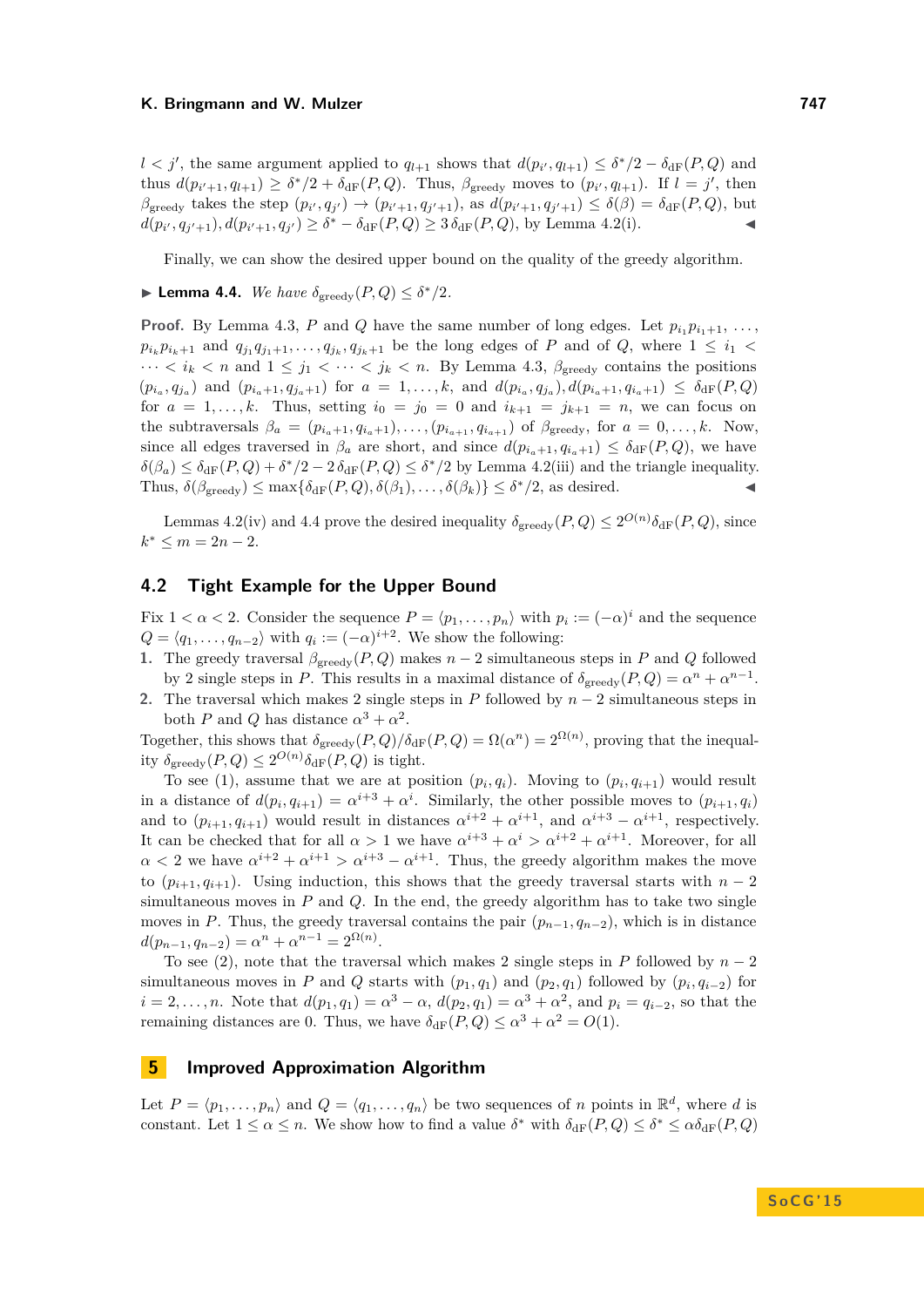in time  $O(n \log n + n^2/\alpha)$ . For simplicity, we will assume that all points on *P* and *Q* are pairwise distinct. This can be achieved by an infinitesimal perturbation of the point set.

## **5.1 Decision Algorithm**

We begin by describing an approximate decision procedure. For this, we prove the following theorem.

<span id="page-9-4"></span>**Fineorem 5.1.** *Let P* and *Q be two sequences of n points in*  $\mathbb{R}^d$ *, and let*  $1 \leq \alpha \leq n$ *. Suppose that the points of P and Q have been sorted along each coordinate axis. There exists a decision algorithm with running time*  $O(n^2/\alpha)$  *and the following properties: if*  $\delta_{\rm dF}(P,Q) \leq 1$ *, the algorithm returns YES; if*  $\delta_{\text{dF}}(P,Q) \geq \alpha$ *, the algorithm returns NO; if*  $\delta_{\text{dF}}(P,Q) \in (1,\alpha)$ *, the algorithm may return either YES or NO. The running time depends exponentially on d.*

Consider the regular  $d$ -dimensional grid with diameter 1 (all cells are axis-parallel cubes with side length  $1/\sqrt{d}$ . The distance between two grid cells *C* and *D*,  $d(C, D)$ , is defined as the smallest distance between a point in *C* and a point in *D*. The distance between a point *x* and a grid cells  $C$ ,  $d(x, C)$ , is the distance between *x* and the closest point in  $C$ . For a point  $x \in \mathbb{R}^d$ , we write  $B_x$  for the closed unit ball with center *x* and  $C_x$  for the grid cell that contains *x* (since we are interested in approximation algorithms, we may assume that all points of  $P \cup Q$  lie strictly inside the cells). We compute for each point  $r \in P \cup Q$  the grid cell *C<sup>r</sup>* that contains it. We also record for each nonempty grid cell *C* the number of points from *Q* contained in *C*. This can be done in total linear time as follows: we scan the points from  $P \cup Q$  in *x*<sub>1</sub>-order, and we group the points according to the grid intervals that contain them. Then we split the lists that represent the  $x_2, \ldots, x_d$ -order correspondingly, and we recurse on each group to determine the grouping for the remaining coordinate axes. Each iteration takes linear time, and there are *d* iterations, resulting in a total time of  $O(n)$ . In the following, we will also need to know for each non-empty cell the neighborhood of all cells that have a certain constant distance from it. These neighborhoods can be found in linear time by modifying the above procedure as follows: before performing the grouping, we make  $O(1)$  copies of each point  $r \in P \cup Q$  that we translate suitably to hit all neighboring cells for *r*. By using appropriate cross-pointers, we can then identify the neighbors of each non-empty cell in total linear time. Afterwards, we perform a clean-up step, so that only the original points remain.

A grid cell *C* is *full* if  $|C \cap Q| \ge 5n/\alpha$ . Let F be the set of full grid cells. Clearly,  $|\mathcal{F}| \leq \alpha/5$ . We say that two full cells  $C, D \in \mathcal{F}$  are *adjacent* if  $d(C, D) \leq 4$ . This defines a graph  $H$  on  $\mathcal F$  of constant degree. Using the neighborhood finding procedure from above, we can determine *H* and its connected components  $L_1, \ldots, L_k$  in time  $O(n + \alpha)$ . For  $C \in \mathcal{F}$ , the *label*  $L_C$  of  $C$  is the connected component of  $H$  containing  $C$ .

For each  $q \in Q$ , we search for a full cell  $C \in \mathcal{F}$  with  $d(q, C) \leq 2$ . If such a cell exists, we label *q* with  $L_q = L_C$ ; otherwise, we set  $L_q = \perp$ . Similarly, for each  $p \in P$ , we search a full cell  $C \in \mathcal{F}$  with  $d(p, C) \leq 1$ . In case of success, we set  $L_p = L_C$ ; otherwise, we set  $L_p = \perp$ . Using the neighborhood finding procedure from above, this takes linear time. Let  $P' = \{p \in P \mid L_p \neq \perp\}$  and  $Q' = \{q \in Q \mid L_q \neq \perp\}$ . The labeling has the following properties.

## <span id="page-9-1"></span>▶ Lemma 5.2. We have

- **1.** *for every*  $r ∈ P ∪ Q$ *, the label*  $L_r$  *is uniquely determined;*
- <span id="page-9-3"></span>**2.** *for every*  $x, y \in P' \cup Q'$  *with*  $L_x = L_y$ *, we have*  $d(x, y) \leq \alpha$ *;*
- <span id="page-9-2"></span>**3.** *if*  $p \in P'$  *and*  $q \in B_p \cap Q$ *, then*  $L_p = L_q$ *; and*
- <span id="page-9-0"></span>4. if  $p \in P \backslash P'$ , there are  $O(n/\alpha)$  points  $q \in Q$  with  $d(p, C_q) \leq 1$ . Hence,  $|B_p \cap Q| = O(n/\alpha)$ .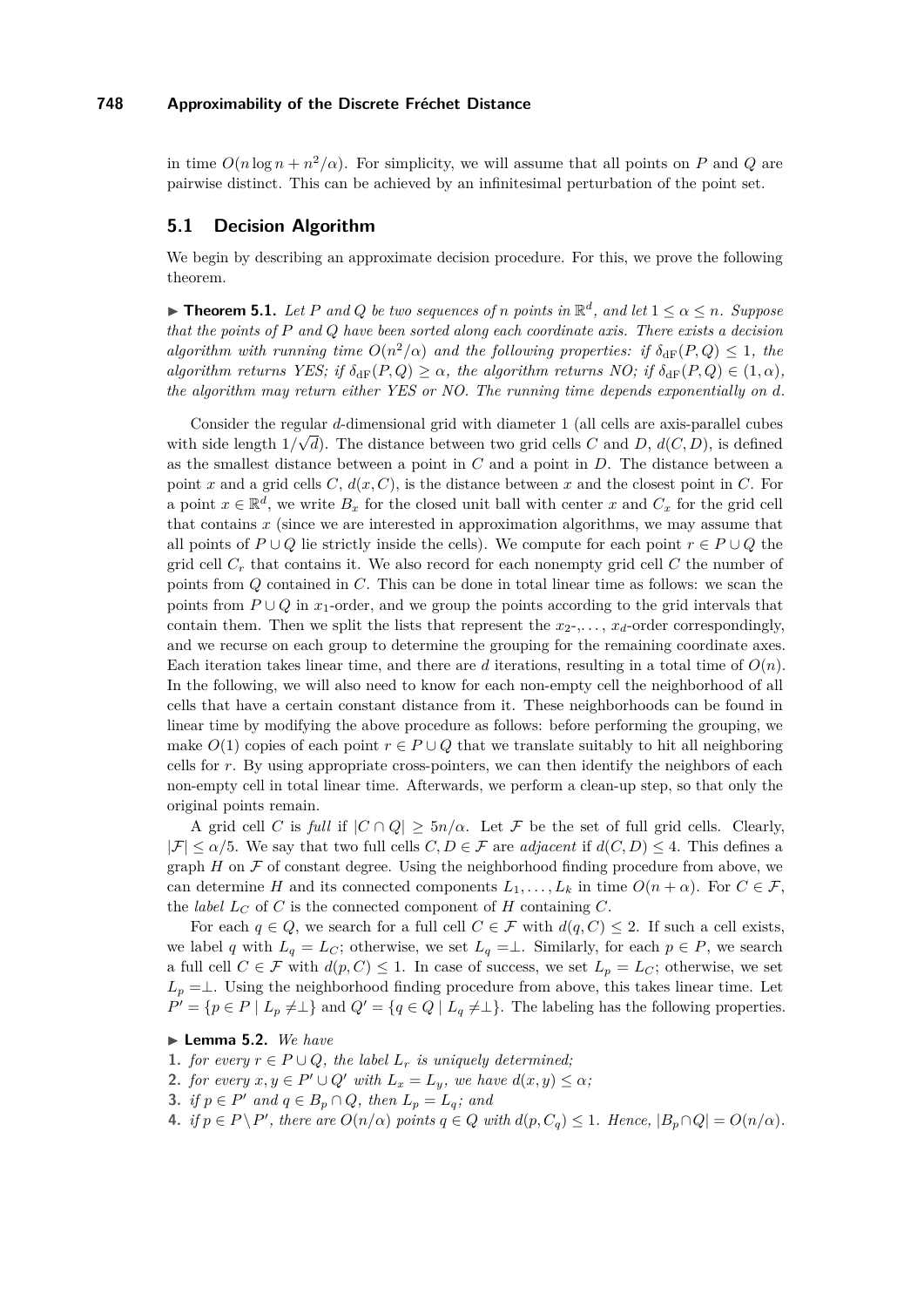**Proof.** Let  $r \in P \cup Q$  and suppose there are  $C, D \in \mathcal{F}$  with  $d(r, C) \leq 2$  and  $d(r, D) \leq 2$ . Then  $d(C, D) \leq d(C, r) + d(r, D) \leq 4$ , so *C* and *D* are adjacent in *H*. It follows that  $L_C = L_D$  and that  $L_r$  is determined uniquely.

Fix  $x, y \in P' \cup Q'$  with  $L_x = L_y$ . By construction, there are  $C, D \in \mathcal{F}$  with  $d(x, C) \leq 2$ ,  $d(y, D) \leq 2$  and  $L_C = L_D$ . This means that *C* and *D* are in the same component of *H*. Therefore, *C* and *D* are connected by a sequence of adjacent cells in F. We have  $|\mathcal{F}| \le \alpha/5$ . any two adjacent cells have distance at most 4, and each cell has diameter 1. Thus, the triangle inequality gives  $d(x, y) \leq 2 + 4(|\mathcal{F}| - 1) + |\mathcal{F}| + 2 \leq \alpha$ .

Let  $p \in P'$  and  $q \in B_p \cap Q$ . Take  $C \in \mathcal{F}$  with  $d(p, C) \leq 1$ . By the triangle inequality,  $d(q, C) \leq d(q, p) + d(p, C) \leq 2$ , so  $L_q = L_p = L_c$ .

Take  $p \in P$  and suppose there is a grid cell *C* with  $|C \cap Q| > 5n/\alpha$  and  $d(p, C) \leq 1$ . Then  $C \in \mathcal{F}$ , so  $L_p \neq \perp$ , which means that  $p \in P'$ . The contrapositive gives [\(4\)](#page-9-0).

Lemma [5.2](#page-9-1) enables us to design an efficient approximation algorithm. For this, we define the *approximate free-space matrix* F. This is an  $n \times n$  matrix with entries from  $\{0, 1\}$ . For  $i, j \in \{1, \ldots, n\}$ , we set  $F_{ij} = 1$  if either (i)  $p_i \in P'$  and  $L_{p_i} = L_{q_j}$ ; or (ii)  $p_i \in P \setminus P'$  and  $d(p_i, q_j) \leq 1$ . Otherwise, we set  $F_{ij} = 0$ . The matrix *F* is approximate in the following sense:

<span id="page-10-0"></span>**Lemma 5.3.** *If*  $\delta_{\text{dF}}(P,Q) \leq 1$ *, then F* allows a monotone traversal from  $(1,1)$  to  $(n,n)$ . *Conversely, if F has a monotone traversal from*  $(1,1)$  *to*  $(n, n)$ *, then*  $\delta_{\text{dF}}(P,Q) \leq \alpha$ *.* 

**Proof.** Suppose that  $\delta_{\text{dF}}(P,Q) \leq 1$ . Then there is a monotone traversal  $\beta$  of  $(P,Q)$  with  $\delta(\beta) \leq 1$ . By Lemma [5.2\(](#page-9-1)[3\)](#page-9-2),  $\beta$  is also a traversal of *F*.

Now let *β* be a monotone traversal of *F*. By Lemma [5.2](#page-9-1)[\(2\)](#page-9-3), we have  $\delta(\beta) \leq \alpha$ , as  $\blacksquare$  desired.

Additionally, we define the *approximate reach matrix*  $R$ , which is an  $n \times n$  matrix with entries from  $\{0,1\}$ . We set  $R_{ij} = 1$  if F allows a monotone traversal from  $(1,1)$  to  $(i,j)$ , and  $R_{ij} = 0$ , otherwise. By Lemma [5.3,](#page-10-0)  $R_{nn}$  is an  $\alpha$ -approximate indicator for  $\delta_{\rm dF} \leq 1$ . We describe how to compute the rows of *R* successively in total time  $O(n^2/\alpha)$ .

First, we perform the following preprocessing steps: we break *Q* into *intervals*, where an interval is a maximal consecutive subsequence of points  $q \in Q$  with the same label  $L_q \neq \perp$ . For each point in an interval, we store pointers to the first and the last point of the interval. This takes linear time. Furthermore, for each  $p_i \in P \setminus P'$ , we compute a sparse representation  $T_i$  of the corresponding row of  $F$ , i.e., a sorted list of all the column indices  $j$ for which  $F_{ij} = 1$ . Using hashing and bucketing, this can be done in total time  $O(n^2/\alpha)$ , by Lemma [5.2\(](#page-9-1)[4\)](#page-9-0).

Now we successively compute a sparse representation for each row *i* of *R*, i.e., a sorted list  $I_i$  of disjoint intervals  $[a, b] \in I_i$  such that for  $j = 1, \ldots, n$ , we have  $R_{ij} = 1$  if and only if there is an interval  $[a, b] \in I_i$  with  $j \in [a, b]$ . We initialize  $I_1$  as follows: if  $F_{11} = 0$ , we set  $I_1 = \emptyset$  and abort. Otherwise, if  $p_1 \in P'$ , then  $I_1$  is initialized with the interval of  $q_1$  (since  $F_{11} = 1$ , we have  $L_{p_1} = L_{q_1}$  by Lemma [5.2](#page-9-1)[\(3\)](#page-9-2)). If  $p_1 \in P \setminus P'$ , we determine the maximum *b* such that  $F_{1j} = 1$  for all  $j = 1, \ldots, b$ , and we initialize  $I_1$  with the *singleton* intervals  $[j, j]$  for  $j = 1, \ldots, b$ . This can be done in time  $O(n/\alpha)$ , irrespective of whether  $p_i$  lies in  $P'$  or not.

Now suppose we already have the interval list  $I_i$  for some row  $i$ , and we want to compute the interval list  $I_{i+1}$  for the next row. We consider two cases.

**Case 1:**  $p_{i+1} \in P'$ . If  $L_{p_{i+1}} = L_{p_i}$ , we simply set  $I_{i+1} = I_i$ . Otherwise, we go through the intervals  $[a, b] \in I_i$  in order. For each interval  $[a, b]$ , we check whether the label of  $q_b$  or the label of  $q_{b+1}$  equals the label of  $p_{i+1}$ . If so, we add the maximal interval  $[b', c]$  to  $I_{i+1}$  with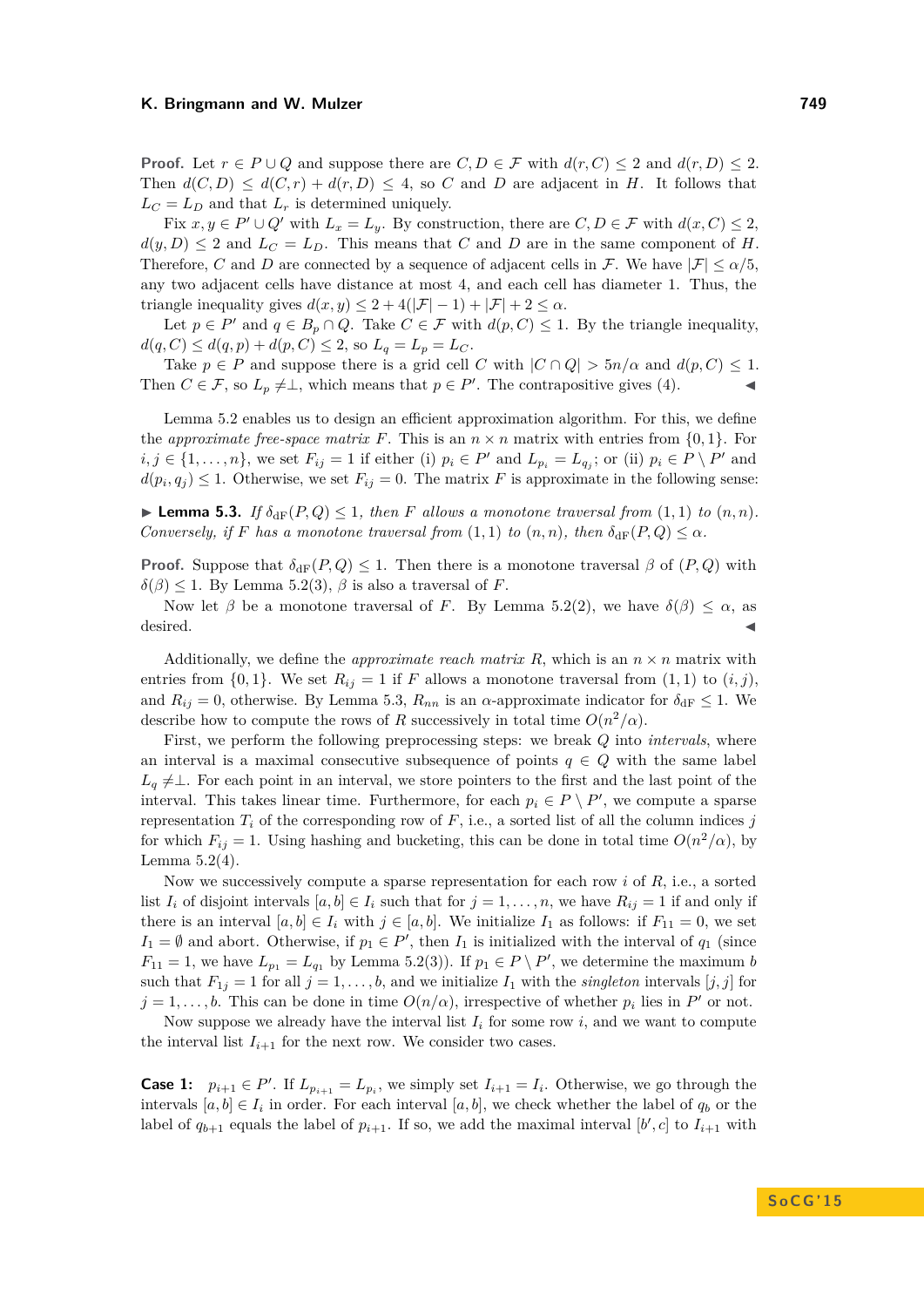$b' = b$  or  $b' = b + 1$  and  $L_{p_{i+1}} = L_{q_j}$  for all  $j = b', \ldots, c$ . With the information from the preprocessing phase, this takes *O*(1) time per interval. The resulting set of intervals may not be disjoint (if  $p_i \in P \setminus P'$ ), but any two overlapping intervals have the same endpoint. Also, intervals with the same endpoint appear consecutively in  $I_{i+1}$ . We next perform a clean-up pass through  $I_{i+1}$ : we partition the intervals into conscutive groups with the same endpoint, and in each group, we only keep the largest interval. All this takes time  $O(|I_i| + |I_{i+1}|)$ .

**Case 2:**  $p_{i+1} \in P \backslash P'$ . In this case, we have a sparse representation  $T_{i+1}$  of the corresponding row in *F* at our disposal. We simultaneously traverse  $I_i$  and  $T_{i+1}$  to compute  $I_{i+1}$  as follows: for each  $j \in \{1, \ldots, n\}$  with  $F_{(i+1)j} = 1$ , if  $I_i$  has an interval containing  $j - 1$ or *j* or if  $[j-1,j-1] \in I_{i+1}$ , we add the singleton  $[j,j]$  to  $I_{i+1}$ . This takes total time  $O(|I_i| + |I_{i+1}| + n/\alpha).$ 

The next lemma shows that the interval representation remains sparse throughout the execution of the algorithm, and that the intervals  $I_i$  indeed represent the approximate reach matrix *R*.

<span id="page-11-0"></span>**Example 1.** Lemma 5.4. We have  $|I_i| = O(n/\alpha)$  for  $i = 1, \ldots, n$ . Furthermore, the intervals in  $I_i$ *correspond exactly to the* 1*-entries in the approximate reach matrix R.*

**Proof.** First, we prove that  $|I_i| = O(n/\alpha)$  for  $i = 1, ..., n$ . This is done by induction on *i*. We begin with  $i = 1$ . If  $p_1 \in P'$ , then  $|I_1| = 1$ . If  $p_1 \in P \setminus P'$ , then Lemma [5.2\(](#page-9-1)4) shows that the first row of *F* contains at most  $O(n/\alpha)$  1-entries, so  $|I_1| = O(n/\alpha)$ . Next, suppose that we know by induction that  $|I_i| = O(n/\alpha)$ . We must argue that  $|I_{i+1}| = O(n/\alpha)$ . If  $p_{i+1} \in P \setminus P'$ , then the  $(i + 1)$ -th row of *F* contains  $O(n/\alpha)$  1-entries by Lemma [5.2\(](#page-9-1)4), and  $|I_{i+1}| = O(n/\alpha)$  follows directly by construction. If  $p_{i+1} \in P'$  and  $L_{p_{i+1}} = L_{p_i}$ , then  $I_{i+1} = I_i$ , and the claim follows by induction. Finally, if  $p_{i+1} \in P'$  and  $L_{p_{i+1}} \neq L_{p_i}$ , then by construction, every interval in  $I_i$  gives rise to at most one new interval in  $I_{i+1}$ . Thus, by induction,  $|I_{i+1}| \leq |I_i| = O(n/\alpha)$ .

Second, we prove that  $I_i$  represents the *i*-th row of R, for  $i = 1, \ldots, n$ . Again, the proof is by induction. For  $i = 1$ , the claim holds by construction, because the first row of *R* consists of the initial segment of 1s in  $F$ . Next, suppose we know that  $I_i$  represents the *i*-th row of *R*. We must argue that  $I_{i+1}$  represents the  $(i+1)$ th row of *R*. If  $p_{i+1} \in P \setminus P'$ , this follows directly by construction, because the algorithm explicitly checks the conditions for each possible 1-entry of *R* ( $R_{(i+1)j}$  can only be 1 if  $F_{(i+1)j} = 1$ ). If  $p_{i+1} \in P'$  and  $L_{p_{i+1}} = L_{p_i}$ , then the  $(i + 1)$ -th row of *F* is identical to the *i*-th row of *F*, and the same holds for *R*: there can be no new monotone paths, and all old monotone paths can be extended by one step along *Q*. Finally, consider the case  $p_{i+1} \in P'$  and  $L_{p_{i+1}} \neq L_{p_i}$ . If  $p_i \in P \setminus P'$ , then every interval in  $I_i$  is a singleton  $[b, b]$ , from which a monotone path could potentially reach  $(i+1,b)$  and  $(i+1,b+1)$ , and from there walk to the right. We explicitly check both of these possibilities. If  $p_i \in P'$ , then for every interval  $[a, b] \in I_i$  and for all  $j \in [a, b]$  we have  $L_{q_j} = L_{p_i} \neq L_{p_{i+1}}$ . Thus, the only possible move is to  $(i+1,b+1)$ , and from there walk to the right, which is what we check.

The first part of Lemma [5.4](#page-11-0) implies that the total running time is  $O(n^2/\alpha)$ , since each row is processed in time  $O(n/\alpha)$ . By Lemma [5.3](#page-10-0) and the second part of Lemma [5.4,](#page-11-0) if  $I_n$  has an interval containing *n* then  $\delta_{\text{dF}}(P,Q) \leq \alpha$ , and if  $\delta_{\text{dF}}(P,Q) \leq 1$  then *n* appears in  $I_n$ . Since the intervals in  $I_n$  are sorted, this condition can be checked in  $O(1)$  time. Theorem [5.1](#page-9-4) follows.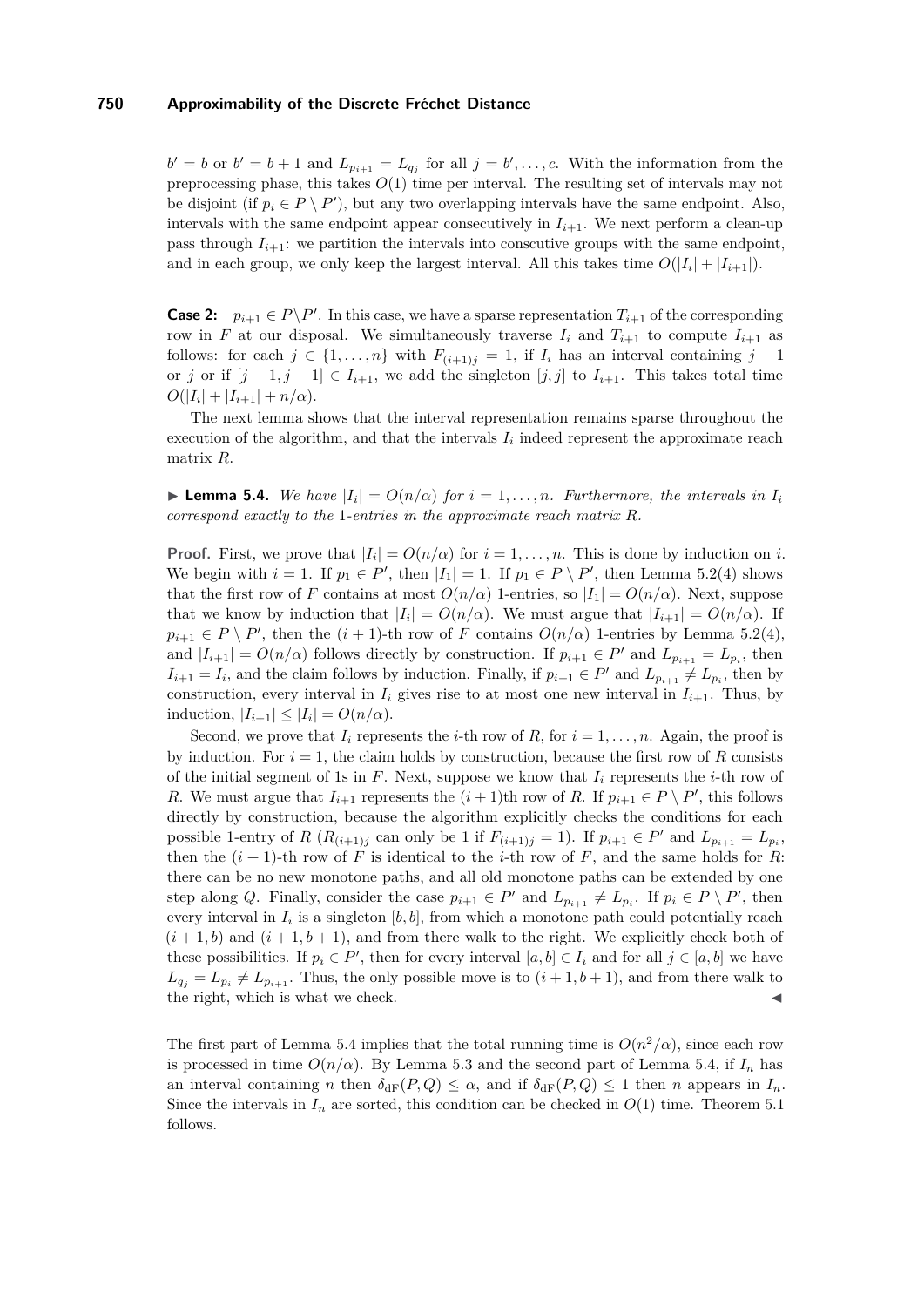## **5.2 Optimization Procedure**

We now leverage Theorem [5.1](#page-9-4) to an optimization procedure.

<span id="page-12-0"></span>**Fineorem 5.5.** Let P and Q be two sequences of *n* points in  $\mathbb{R}^d$ , and let  $1 \leq \alpha \leq n$ . *There is an algorithm with running time*  $O(n^2 \log n/\alpha)$  *that computes a number*  $\delta^*$  *with*  $\delta_{\text{dF}}(P,Q) \leq \delta^* \leq \alpha \delta_{\text{dF}}(P,Q)$ . The running time depends exponentially on d.

**Proof.** If  $\alpha \leq 5$ , we compute  $\delta_{\text{dF}}(P,Q)$  directly in  $O(n^2)$  time. Otherwise, we set  $\alpha' = \alpha/5$ . We sort the points of *P* ∪ *Q* according to the coordinate axes, and we compute a (1*/*3)-wellseparated pair decomposition  $\mathcal{P} = \{(S_1, T_1), \ldots, (S_k, T_k)\}\$ for  $P \cup Q$  in time  $O(n \log n)$  [\[11\]](#page-14-14). Recall the properties of a well-separated pair decomposition: (i) for all pairs  $(S,T) \in \mathcal{P}$ , we have  $S, T \subseteq P \cup Q, S \cap T = \emptyset$ , and  $\max{\{\text{diam}(S), \text{diam}(T)\}\leq d(S, T)/3$  (here,  $\text{diam}(S)$ ) denotes the maximum distance between any two points in *S*); (ii) the number of pairs is  $k = O(n)$ ; and (iii) for every distinct  $q, r \in P \cup Q$ , there is exactly one pair  $(S, T) \in \mathcal{P}$  with  $q \in S$  and  $r \in T$ , or vice versa.

For each pair  $(S_i, T_i) \in \mathcal{P}$ , we pick arbitrary  $s \in S_i$  and  $t \in T_i$ , and set  $\delta_i = 3d(s, t)$ . After sorting, we can assume that  $\delta_1 \leq \ldots \leq \delta_k$ . We call  $\delta_i$  a *YES-entry* if the algorithm from Theorem [5.1](#page-9-4) on input  $\alpha'$  and the point sets *P* an *Q* scaled by a factor of  $\delta_i$  returns YES; otherwise, we call  $\delta_i$  a *NO-entry*. First, we test whether  $\delta_1$  is a YES-entry. If so, we return  $\delta^* = \alpha' \delta_1$ . If  $\delta_1$  is a NO-entry, we perform a binary search on  $\delta_1, \ldots, \delta_k$ : we set  $l = 1$ and  $r = k$ . Below, we will prove that  $\delta_k$  must be a YES-entry. We set  $m = \lfloor (l + r)/2 \rfloor$ . If  $\delta_m$ is a NO-entry, we set  $l = m$ , otherwise, we set  $r = m$ . We repeat this until  $r = l + 1$ . In the end, we return  $\delta^* = \alpha' \delta_r$ . The total running time is  $O(n \log n + n^2 \log n/\alpha)$ . Our procedure works exactly like binary search, but we presented it in detail in order to emphasize that  $\delta_1, \ldots, \delta_k$  is not necessarily monotone: NO-entries and YES-entries may alternate.

We now argue correctness. The algorithm finds a YES-entry  $\delta_r$  such that either  $r = 1$  or *δ*<sup>*r*</sup>−1</sub> is a NO-entry. By Theorem [5.1,](#page-9-4) any *δ*<sup>*i*</sup> is a NO-entry if  $δ$ <sup>*i*</sup> ≤  $δ$ <sub>dF</sub>(*P, Q*)/α'. Thus, we certainly have  $\delta^* = \alpha' \delta_r > \delta_{\rm dF}(P,Q)$ . Now take a traversal  $\beta$  with  $\delta(\beta) = \delta_{\rm dF}(P,Q)$ , and let  $(p,q) \in P \times Q$  be a position in  $\beta$  that has  $d(p,q) = \delta(\beta)$ . There is a pair  $(S_{r^*}, T_{r^*}) \in \mathcal{P}$  with  $p \in S_{r^*}$  and  $q \in T_{r^*}$ , or vice versa. Let  $s \in S_{r^*}$  and  $t \in T_{r^*}$  be the points we used to define  $\delta_{r^*}$ . Then

$$
d(s,t) \ge d(p,q) - \text{diam}(S_{r^*}) - \text{diam}(T_{r^*}) \ge d(p,q) - 2d(S_{r^*}, T_{r^*})/3 \ge d(p,q)/3,
$$

and

$$
d(s,t) \le d(p,q) + \text{diam}(S_{r^*}) + \text{diam}(T_{r^*}) \le d(p,q) + 2d(S_{r^*}, T_{r^*})/3 \le 5d(p,q)/3,
$$

 $\delta \delta_{r^*} = 3d(s,t) \in [\delta(\beta), 5\delta(\beta)].$  Since by Theorem [5.1](#page-9-4) any  $\delta_i$  is a YES-entry if  $\delta_i \geq \delta_{\text{dF}}(P,Q),$ all  $\delta_i$  with  $i \geq r^*$  are YES-entries (in particular,  $\delta_k$  is a YES-entry). Thus,  $\delta^* \leq \alpha' \delta_{r^*} \leq$  $5\alpha' \delta_{\rm dF}(P,Q) \leq \alpha \delta_{\rm dF}(P,Q).$ 

The running time of Theorem [5.5](#page-12-0) can be improved as follows.

**Fineorem 5.6.** Let P and Q be two sequences of *n* points in  $\mathbb{R}^d$ , and let  $1 \leq \alpha \leq n$ . *There is an algorithm with running time*  $O(n \log n + n^2/\alpha)$  *that computes a number*  $\delta^*$  *with*  $\delta_{\text{dF}}(P,Q) \leq \delta^* \leq \alpha \delta_{\text{dF}}(P,Q)$ . The running time depends exponentially on *d*.

**Proof.** If  $\alpha \leq 4$ , we can compute  $\delta_{\text{dF}}(P,Q)$  exactly. Otherwise, we use Theorem [5.5](#page-12-0) to compute a number  $\delta'$  with  $\delta_{\rm dF}(P,Q) \leq \delta' \leq n \cdot \delta_{\rm dF}(P,Q)$ , or, equivalently,  $\delta_{\rm dF}(P,Q) \in$  $[\delta'/n, \delta']$ . This takes time  $O(n \log n)$ . Set  $i^* = \lceil \log(n/\alpha) \rceil + 1$  and for  $i = 1, \ldots, i^*$  let  $\alpha_i = n/2^{i+1}$ . Also, set  $a_1 = \delta'/n$  and  $b_1 = \delta'$ .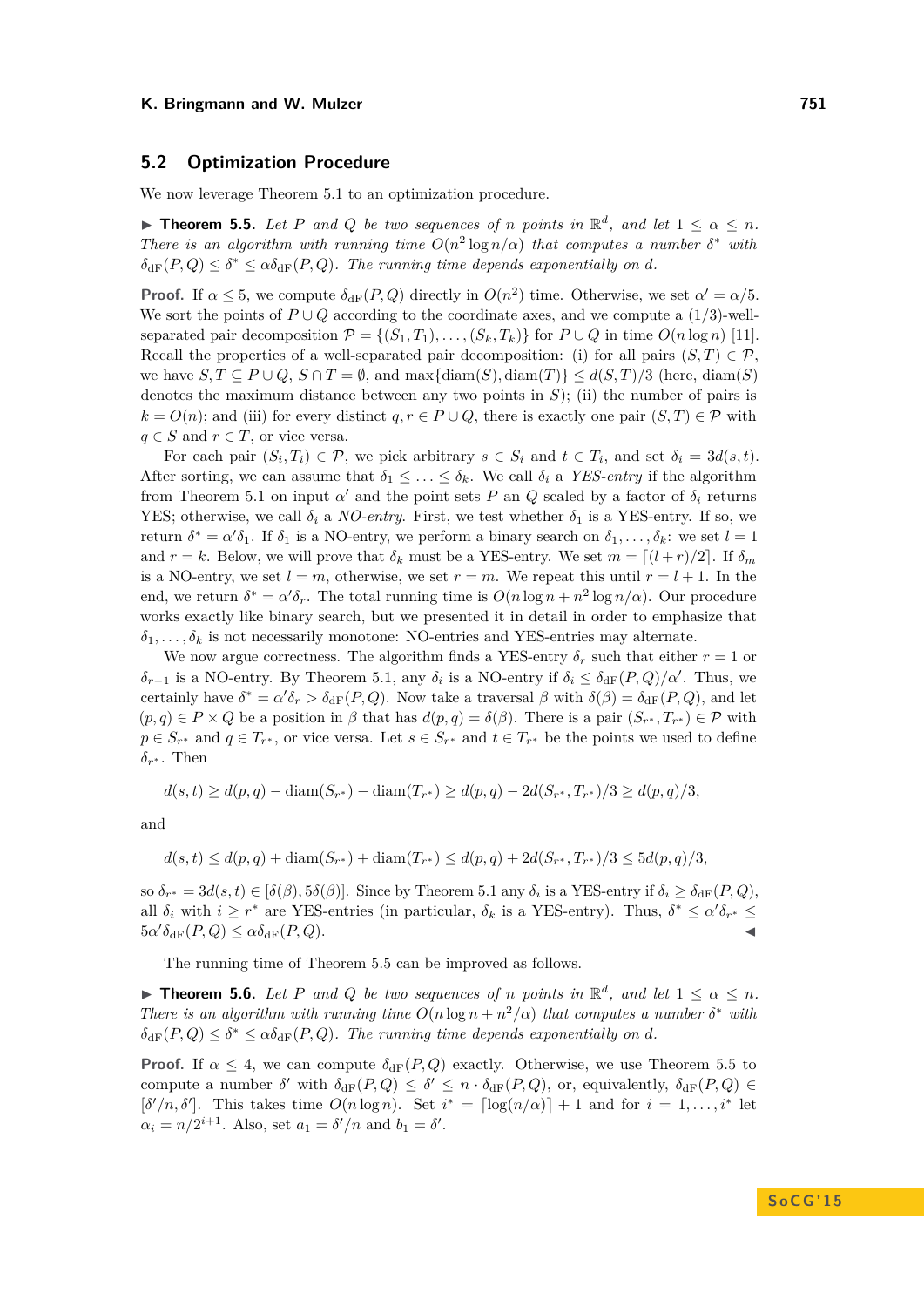We iteratively obtain better estimates for  $\delta_{\text{dF}}(P,Q)$  by repeating the following for  $i =$ 1, ...,  $i^* - 1$ . As an invariant, at the beginning of iteration *i*, we have  $\delta_{\text{dF}}(P,Q) \in [a_i, b_i]$  with  $b_i/a_i = 4\alpha_i$ . We use the algorithm from Theorem [5.1](#page-9-4) with inputs  $\alpha_i$  and *P* and *Q* scaled by a factor  $2a_i$  (since  $\alpha_i \ge \alpha_{i^*-1} = n/2^{\lceil \log(n/\alpha) \rceil + 1} \ge \alpha/4$ , the algorithm can be applied). If the answer is YES, it follows that  $\delta_{\text{dF}}(P,Q) \leq \alpha_i 2a_i = b_i/2$ , so we set  $a_{i+1} = a_i$  and  $b_{i+1} = b_i/2$ . If the answer is NO, then  $\delta_{\text{dF}}(P,Q) \geq 2a_i$ , so we set  $a_{i+1} = 2a_i$  and  $b_{i+1} = b_i$ . This needs time  $O(n^2/\alpha_i)$  and maintains the invariant.

In the end, we return  $a_{i^*}$ . The invariant guarantees  $\delta_{\text{dF}}(P,Q) \in [a_{i^*}, b_{i^*}]$  and  $b_{i^*}/a_{i^*} =$  $4\alpha_{i^*} \leq \alpha$ , as desired. The total running time is proportional to

$$
n\log n + \sum_{i=1}^{i^*-1} n^2/\alpha_i = n\log n + \sum_{i=1}^{i^*-1} n2^{i+1} \le n\log n + n2^{i^*+1} = O(n\log n + n^2/\alpha).
$$

# <span id="page-13-6"></span>**6 Conclusions**

We have obtained several new results on the approximability of the discrete Fréchet distance. As our main results,

- **1.** we showed a conditional lower bound for the *one-dimensional* case that there is no 1.399-approximation in strongly subquadratic time unless the Strong Exponential Time Hypothesis fails. This sheds further light on what makes the Fréchet distance a difficult problem.
- **2.** we determined the approximation ratio of the *greedy* algorithm as  $2^{\Theta(n)}$  in any dimension  $d \geq 1$ . This gives the first general linear time approximation algorithm for the problem; and
- **3.** we designed an *α-approximation* algorithm running in time  $O(n \log n + n^2/\alpha)$  for any  $1 \leq \alpha \leq n$  in any constant dimension  $d \geq 1$ . This significantly improves the greedy algorithm, at the expense of a (slightly) worse running time.

Our lower bounds exclude only (too good) constant factor approximations with strongly subquadratic running time, while our best strongly subquadratic approximation algorithm has an approximation ratio of  $n^{\varepsilon}$ . It remains a challenging open problem to close this gap.

#### **References**

- <span id="page-13-4"></span>**1** Amir Abboud and Virginia Vassilevska Williams. Popular conjectures imply strong lower bounds for dynamic problems. In *Proc. 55th Annu. IEEE Sympos. Found. Comput. Sci. (FOCS)*, pages 434–443, 2014.
- <span id="page-13-5"></span>**2** Amir Abboud, Virginia Vassilevska Williams, and Oren Weimann. Consequences of faster alignment of sequences. In *Proc. 41st Internat. Colloq. Automata Lang. Program. (ICALP)*, volume 8572 of *LNCS*, pages 39–51, 2014.
- <span id="page-13-7"></span>**3** Amir Abboud, Ryan Williams, and Huacheng Yu. More applications of the polynomial method to algorithm design. In *Proc. 26th Annu. ACM-SIAM Sympos. Discrete Algorithms (SODA)*, pages 218–230, 2015.
- <span id="page-13-1"></span>**4** Pankaj K. Agarwal, Rinat Ben Avraham, Haim Kaplan, and Micha Sharir. Computing the discrete Fréchet distance in subquadratic time. *SIAM J. Comput.*, 43(2):429–449, 2014.
- <span id="page-13-3"></span>**5** Helmut Alt. Personal communication. 2012.
- <span id="page-13-0"></span>**6** Helmut Alt and Michael Godau. Computing the Fréchet distance between two polygonal curves. *Internat. J. Comput. Geom. Appl.*, 5(1–2):78–99, 1995.
- <span id="page-13-2"></span>**7** Karl Bringmann. Why walking the dog takes time: Fréchet distance has no strongly subquadratic algorithms unless SETH fails. In *Proc. 55th Annu. IEEE Sympos. Found. Comput. Sci. (FOCS)*, pages 661–670, 2014.